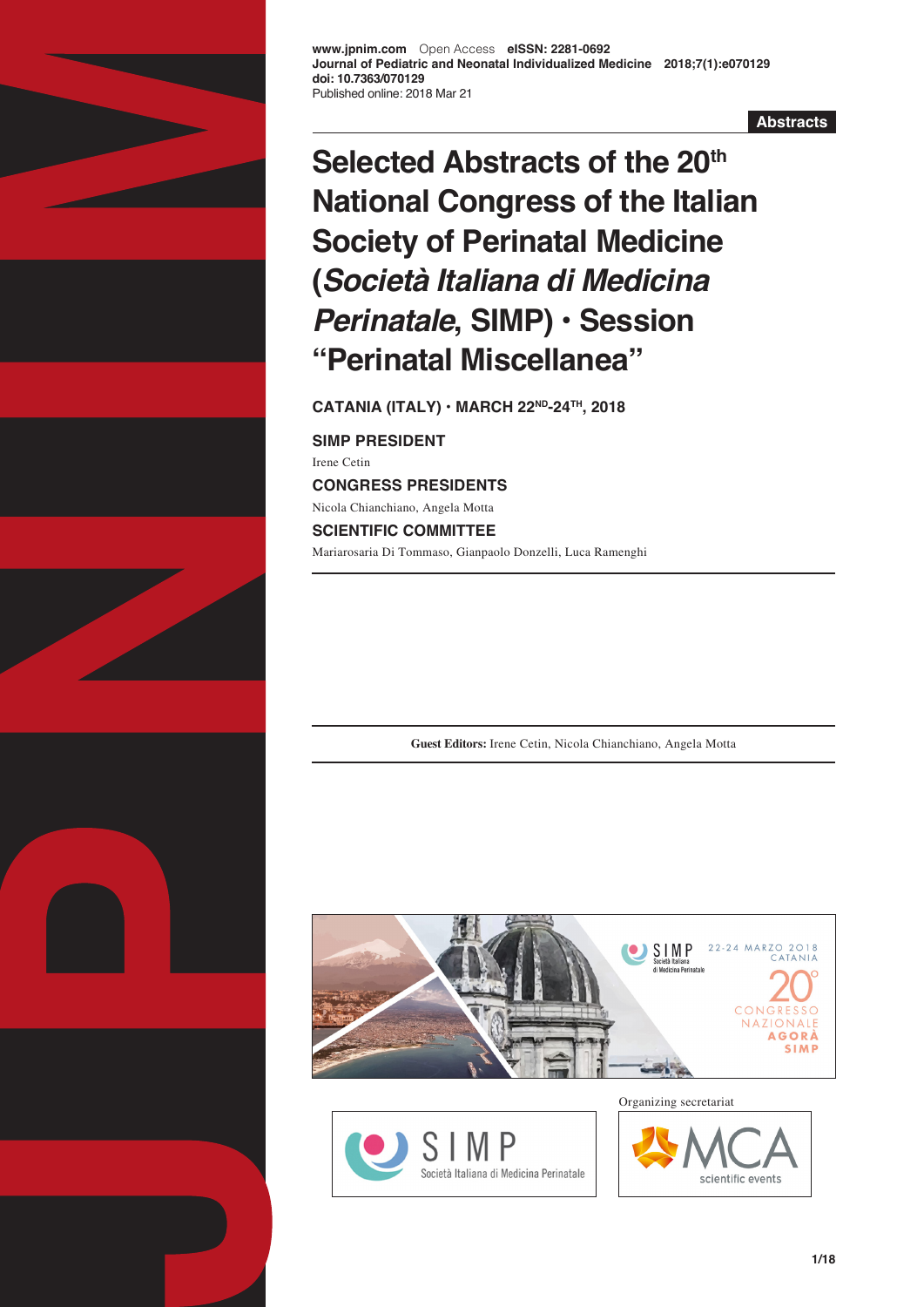## **HOW TO CITE**

[Abstract's authors]. [Abstract's title]. In: Selected Abstracts of the 20<sup>th</sup> National Congress of the Italian Society of Perinatal Medicine (*Società Italiana di Medicina Perinatale*, SIMP); Catania (Italy); March 22-24, 2018; Session "Perinatal Miscellanea". J Pediatr Neonat Individual Med. 2018;7(1):e070129. doi: 10.7363/070129.

#### **ABS 1**

# **RISK FACTORS FOR CEREBRAL INJURY OF SURVIVORS AFTER SPONTANEOUS SINGLE FETAL DEMISE IN MONOCHORIONIC TWINS**

M. Pellegrino, A. Turri, G. Pavone, T. Izzo, M.M. Lanna, S. Faiola, M.A. Rustico

*Fetal Therapy Unit "U. Nicolini", Vittore Buzzi Children's Hospital, University of Milan, Milan, Italy*

#### INTRODUCTION

Monochorionic (MC) twins are at increased risk of *in-utero* fetal death (IUFD), as a consequence of typical complications such as twin-to-twin transfusion syndrome (TTTS), selective intrauterine growth restriction (sIUGR) or even in absence of any evident cause. Single fetal demise exposes the co-twin survivor to exsanguination in the empty placental territory through vascular anastomoses, with a subsequent acute hypovolemia leading to anemia, which is responsible for multiorgan damage including cerebral injury, or death. It is assumed that the risk of cerebral injury in MC twins survivors after single IUFD is four times higher than in dichorionic ones. The aim of this study is to evaluate the incidence of cerebral injury in a large series of single twin survivors after spontaneous death of one twin, occurred in complicated or uncomplicated MC pregnancies, and to identify risk factors detectable at ultrasonography (US).

## METHODS

We present a retrospective analysis of all MC pregnancies with single fetal demise diagnosed or referred to our centre from 2004 to 2015. Survivors were investigated with detailed US evaluation of intracranial anatomy, Doppler investigation of peak systolic velocity in the middle cerebral artery (MCA-PSV) and Magnetic Resonance (MR). Data on pregnancy characteristics, postnatal brain US scan, MR and neurologic follow up were collected. RESULTS

A total of 78 MC pregnancies were analyzed. Median gestational age (GA) at single fetal demise was 22 weeks; median interval between single demise and live birth was 105 days, with a median GA at birth of 36 weeks. Prenatal MR was performed in 57 of 78 cases (73%). Cerebral injury affected 14/78 (18%) co-twins, 2 of which were born immediately after single demise, with postnatal diagnosis of cerebral injury. Among the other 12 fetuses that were studied before birth, 11 had a prenatal diagnosis of lesion with US and MR, and in one case an intraventricular hemorrhage grade III was described only after birth, that occurred at 25 weeks. The risk of cerebral injury was five-fold in fetuses with signs of anemia (MCA-PSV value above 1.55 MoM) and decreased with advancing GA.

## **CONCLUSIONS**

Single fetal demise in MC twins is a severe event that can occur even in absence of any previous complication and exposes survivors to a risk of cerebral injury that can be diagnosed in prenatal life when referred to a tertiary center. Cerebral injury affects 18% of co-twin survivors after single fetal demise in MC twin pregnancies. MCA-PSV Doppler velocimetry, neurosonography and MR investigation seem to be a good predictor of cerebral injury. With signs of fetal anemia the pregnancy should be referred to a tertiary center for adequate management and counseling before any decision. When surviving fetuses are found to be free from cerebral injury, the risk of a poor postnatal outcome is significantly low when delivery is delayed.

#### **ABS 2**

# **PRENATAL DIAGNOSIS OF CORPUS CAL-LOSUM AGENESIS WITH ASSOCIATED INTER-HEMISPHERIC CYSTS: LONG-TERM OUTCOME IN 23 CHILDREN**

S. Uccella<sup>1</sup>, B. Berloco<sup>1</sup>, D. Tortora<sup>2</sup>, V. Capra<sup>3</sup>, M. Ravegnani<sup>4</sup>, D. Paladini<sup>5</sup>, D. Pastorino<sup>5</sup>, M.M. Mancardi<sup>1</sup>, M. Severino<sup>2</sup>

 *Child Neuropsychiatry Unit, Istituto Giannina Gaslini, Genoa, Italy Neuroradiology Unit, Istituto Giannina Gaslini, Genoa, Italy Neurogenetics Unit, Istituto Giannina Gaslini, Genoa, Italy Neurosurgery Unit, Istituto Giannina Gaslini, Genoa, Italy Obstetrics and Gynecology Unit, Istituto Giannina Gaslini, Genoa, Italy* 

#### INTRODUCTION

Agenesis (Ag) of Corpus Callosum (CC) is the most frequent brain malformation detected at fetal ultrasound (fUS) during second trimester. Parental counseling in these diagnosis is still difficult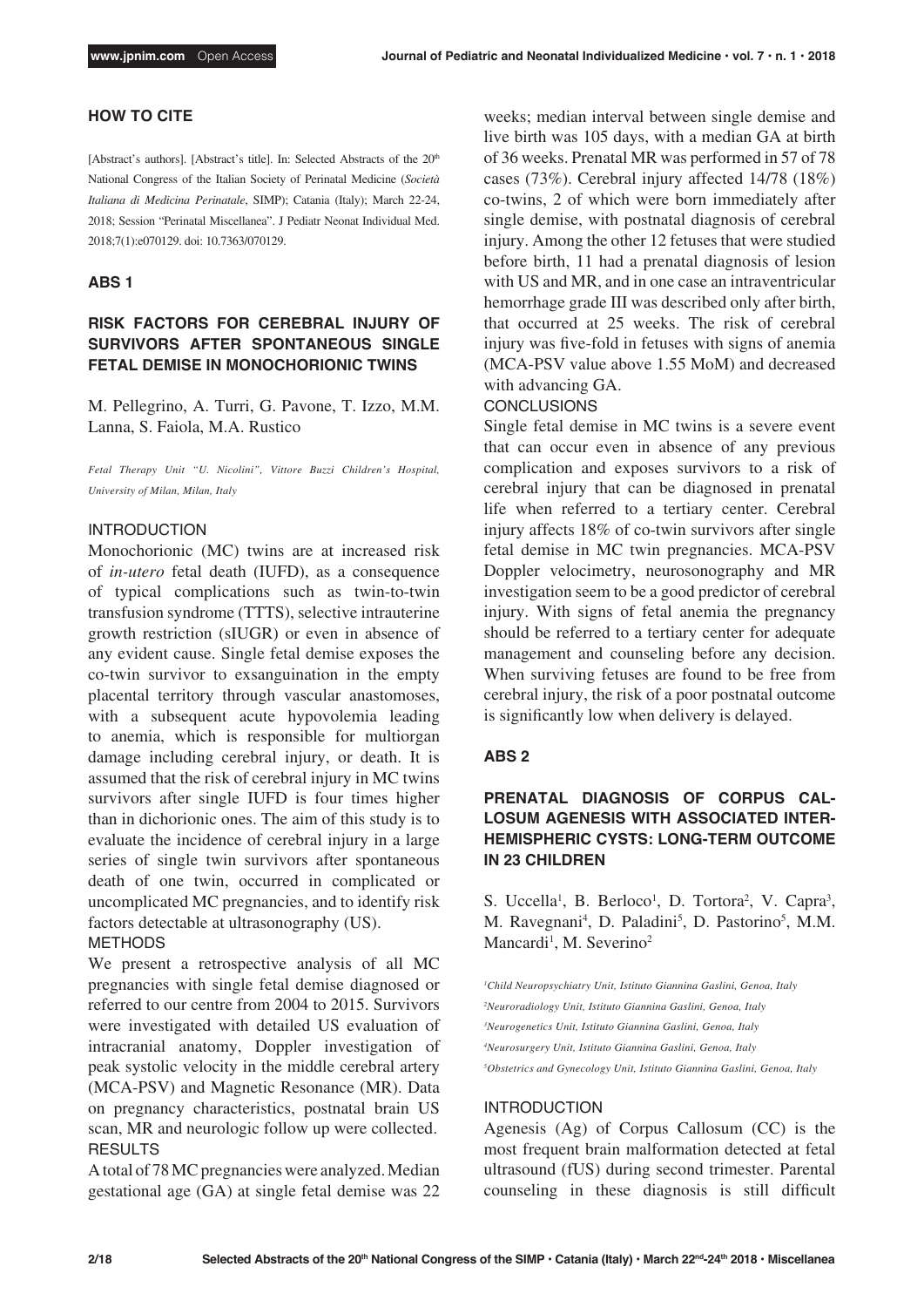especially when associated with interhemispheric cysts and gray matter anomalies, for the potential increased risk of hemiparesis and epilepsy (ranging form mild to severe clinical phenotypes). Objective: to describe postnatal outcome of CCAg and interhemispheric cysts detected during fetal life. METHODS

We selected patents with CCAg (partial or complete) and interhemispheric cysts detected during fetal life from our imaging database of 378 patients with midline brain anomalies scanned at Gaslini Children Hospital from January 2005 to January 2017. Inclusion criteria were fetal US or MRI diagnosis and presence of all clinical and EEG data. Presence and location of gray matter anomalies such as polymicrogyria (PMG) or nodular heterotopia (NH) were recorded. Data on perinatal history, clinical symptoms, neurosurgical intervention, presence of other associated malformations or facial dimorphisms, neurological examination, developmental and cognitive outcome, psychiatry comorbidities, EEG pattern, age of onset of seizures (if present) with drug sensibility were reported. Genetic tests were mentioned when available. **RESULTS** 

Twenty-three patients (15 males, mean age at follow-up  $10.7 \pm 7.6$  years) were selected. PMG was present in 16/23 (69%) and NH in 12/23 (52%). Three girls (3/23, 13%) received a clinical diagnosis of Aicardi syndrome with severe developmental delay/intellectual disability and drug resistant epilepsy. Excluding Aicardi phenotype, epilepsy was detected in 8/20 patients (40%), with drug response in all cases. In this group of 20 patients, male sex was more represented (12/20, 60%) and no major neurological defects were found. Developmental delay (both on motor and verbal aspects) was observed in all cases. Cognitive outcome at last follow-up was stratified as normal in 15/20 cases (75%), borderline IQ in 2/20 cases (10%), and mild intellectual disability in only 1/20 case (5%). Psychiatric data were recorded for 15/20 patients: hyperactivity and anxiety were frequent comorbidities (8/15 cases).

## **CONCLUSIONS**

Excluding Aicardi syndrome, CCAg associated with interhemispheric cysts detected during fetal life may be associated with a good neurological outcome with borderline or normal cognition and no major neurological signs in the majority of patients. Despite the presence of EEG anomalies, the occurrence of epilepsy in these cases is rare and usually responsive to antiepileptic drugs.

## **ABS 3**

**A COMPARISON BETWEEN THE FETAL AB-DOMINAL CIRCUMFERENCE DISTRIBUTION OF INTERGROWTH-21ST STANDARD VERSUS THE ITALIAN CUSTOMIZED FETAL GROWTH CHARTS IN DETECTING EARLY AND LATE ONSET SMALL FOR GESTATIONAL AGE INFANTS IN A HIGH-RISK POPULATION**

# E. Brunelli<sup>1</sup>, D. Di Martino<sup>2</sup>, F. Fusè<sup>2</sup>, E. Ferrazzi<sup>3,4</sup>, A. Farina<sup>1</sup>

*1 Division of Obstetrics and Gynecology, DIMEC, Bologna, Italy*

*2 Department of Woman, Mother and Neonate, Buzzi Children's Hospital, University of Milan, Milan, Italy*

*3 Department of Obstetrics and Gynecology, Fondazione IRCCS Ca' Granda – Ospedale Maggiore Policlinico, Milan, Italy*

*4 Department of Biomedical and Clinical Sciences, University of Milan, Milan, Italy*

## INTRODUCTION

To compare the fetal biometric distribution estimated by INTERGROWTH-21<sup>st</sup> standard versus the Italian customized fetal growth charts (SIEOG), and to evaluate their impact in detecting early and late onset (> 32 weeks) SGA infants.

## MATERIALS AND METHODS

A retrospective study was conducted between January 2013 and April 2016 on 160 consecutive cases of high risk patients seen at the Maternal-Fetal Medicine Unit, Department of Woman, Mother and Neonate, Buzzi Children's Hospital. Infants who had an ultrasound within 10 days before delivery were included. Abdominal circumference distribution estimated by INTERGROWTH-21<sup>st</sup> and SIEOG was used to predict low neonatal weight after Z-score conversion. The SIEOG customized curves were resolved for the mean values of anthropometrical variables, including paternal height = 174 cm, maternal height =  $162$  cm, nulliparity =  $68\%$  and fetal gender  $= 50\%$  male, that are the mean values of the demographic data of the population used to build up the INTERGROWTH- $21<sup>th</sup>$  standard curves (SIEOG1). Finally, SIEOG AC growth curve was resolved using the actual patients' values of the above anthropometrical variables (SIEOG2). Low birth weight at delivery was diagnosed using customized neonatal weight charts. The percentage of SGA well classified cases of the three growth curves was compared by z-test for comparison of independent proportions using a z-score of -1.282  $(10<sup>th</sup> centile)$  as cut-off.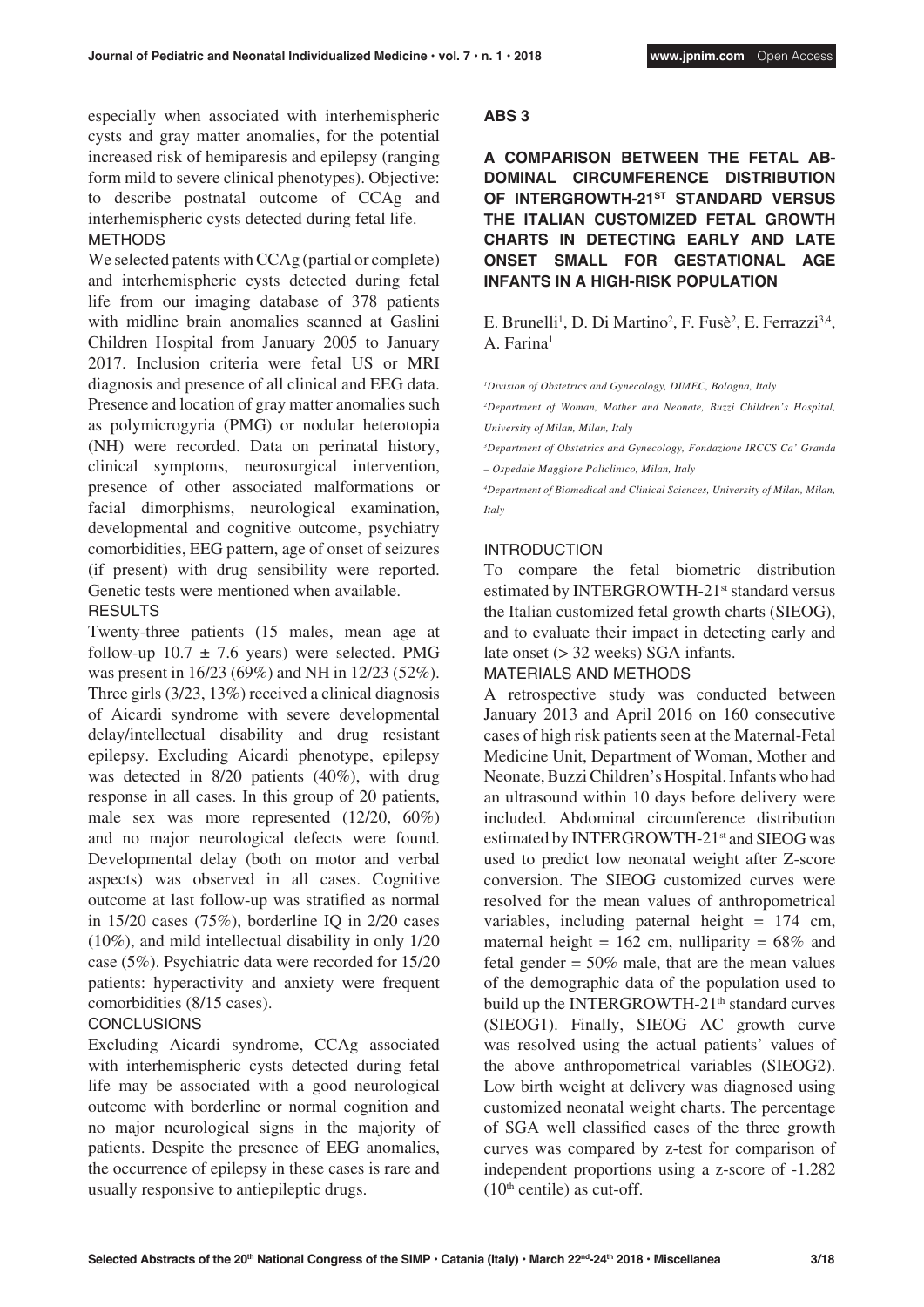#### **RESULTS**

From 22 to 40 weeks' gestation INTERGROWTH growth pattern was different when compared with SIEOG1 and SIEOG2 (p-value  $< 0.001$ ). No difference was found between SIEOG1 and SIEOG2 abdominal circumference growth pattern. At delivery, there were 30.6% (49) of early onset SGA, 31.3% (50) of late onset SGA and 38.1% (61) AGA. The rate of well classified early SGA was 63.3% (31/49) and 71.4% (35/49) for INTERGROWTH and SIEOG (both SIEOG1 and SIEOG2), respectively  $(p-value = 0.400)$ . The rate of well classified cases of late SGA was 70% (35/50) for INTERGROWTH, 68% (34/50) for SIEOG1 and 70% (35/50) for SIEOG2 (p-value  $= 0.83$ ).

# **CONCLUSIONS**

In our population of higher risk pregnancies, a difference in INTERGROWTH-21<sup>st</sup> and SIEOG abdominal circumference growth pattern from 22 to 40 weeks has been observed. SIEOG2 standard had a slight better performance for early onset SGA detection, however the difference is not significant and is included within the systematical error of weight estimation of the ultrasounds (about 20%) for the diagnosis of SGA infants.

## **ABS 4**

# **UMBILICAL AND MIDDLE CEREBRAL ARTERY DOPPLER IN HYPERTENSIVE DISORDERS OF PREGNANCY: LOOKING BEYOND A NORMALLY GROWN FETUS**

S. Salvi<sup>1</sup>, S. Simeone<sup>2</sup>, S. Moresi<sup>1</sup>, E. Mastantuoni<sup>1</sup>, S. Garofalo<sup>1</sup>, F. Mecacci<sup>2</sup>, S. De Carolis<sup>1</sup>, A. Lanzone<sup>1</sup>, S. Ferrazzani<sup>1</sup>

*1 High Risk Pregnancies Unit, Department of Obstetrics, Gynecology and Pediatrics, Università Cattolica del Sacro Cuore, Rome, Italy 2 SOD Medicina Prenatale, DAIMI, AOU Careggi, Florence, Italy*

## INTRODUCTION

Hypertensive disorders of pregnancy (HDP) include gestational hypertension (GH), chronic hypertension (CH), preeclampsia (PE) and eclampsia with increasing associated maternal and perinatal morbidity and mortality. In the last decade, new insights into the diagnosis and management of fetal growth restricted (FGR) at more than 32-34 weeks are emerging: the concept that bedside an apparently normal fetal growth an abnormal cerebroplacental (CPR) Doppler may suggest that there is suboptimal placental development and deprivation requiring fetal adaptive mechanisms always leading to adverse perinatal outcome. The aim of the present study was to investigate whether the fetal Doppler findings could help to identify at later gestations HDP pregnancies that have signs of poor placentation despite a normal growth. Thus, we examined the umbilical artery (UA) and middle cerebral artery (MCA) Doppler in appropriate for gestational age (AGA) fetuses of healthy and HDP pregnancies at 32 weeks.

# METHODS

A retrospective study was conducted on 75 pregnant women with HDP and 161 women with uncomplicated pregnancies as controls. UA and MCA pulsatility indexes (PI) were expressed as z-score while the CPR in MoM.

**RESULTS** 

Similar results in UA PI and MCA PI z-scores and CRP MoM were found between the two populations. After dividing both groups according to the gestational age at the examination, no difference among cases and controls was detected at > 34 weeks, while at  $\leq$  34 weeks a significant statistically increase in the UA PI z-score ( $p = 0.004$ ) with similar decreased CPR MoM ( $p = 0.008$ ) was identified.

## **CONCLUSIONS**

Our data support the increased body of evidence in literature that CPR Doppler may highlight a suboptimal placental functioning despite a normal fetal growth. In our population, this is evident in HDP pregnancies at  $\leq$  34 weeks where the Doppler examination could show fetal adaptive mechanisms before the fetal growth restriction become evident probably because the worsening maternal conditions mainly due to PE and CH lead earlier to delivery.

## **ABS 5**

# **THE IMPACT OF MATERNAL OBESITY ON PLACENTAL MODIFICATIONS AND INTRA-UTERINE FETAL DEATH**

S. Fieni<sup>1</sup>, A. Ferretti<sup>1</sup>, M. Ambroggi<sup>1</sup>, E.M. Silini<sup>2</sup>, G. Pedrazzi<sup>3</sup>, T. Ghi<sup>1</sup>, T. Frusca<sup>1</sup>

*1 Obstetrics and Gynecology Unit, University of Parma, Parma, Italy 2 Department of Pathology, University of Parma, Parma, Italy 3 Department of Neuroscience, University of Parma, Parma, Italy*

## INTRODUCTION

The prevalence of obesity in women of childbearing age is dramatically increasing. Pre-pregnancy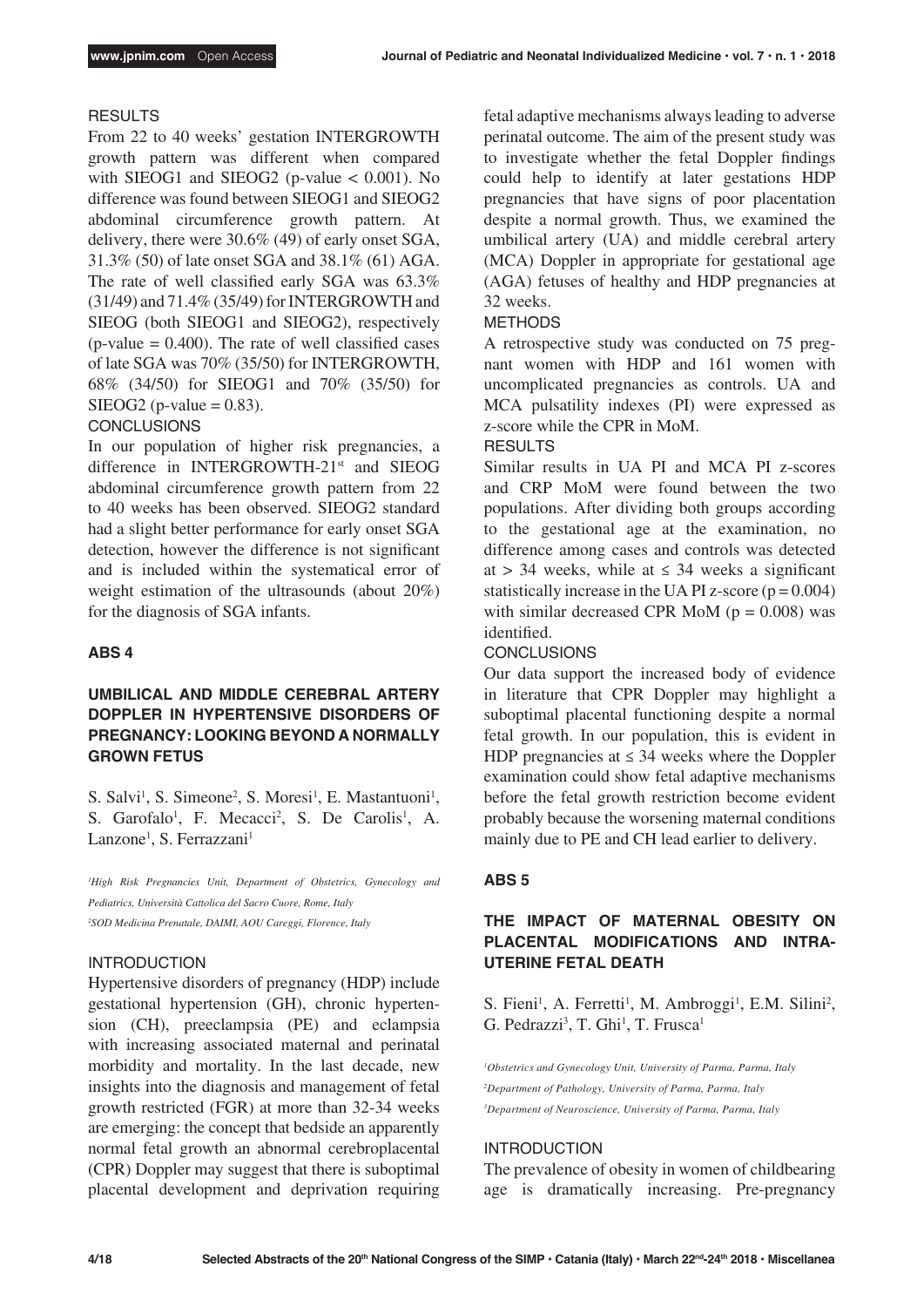obesity and excessive weight gain increase the risk of adverse perinatal outcomes, especially of intrauterine fetal death (IUFD) possibly related to placental structural changes. The aim of the study was to assess the correlation between obesity, placental findings and adverse perinatal outcomes. METHODS

We randomly selected 116 patients with prepregnancy BMI  $\geq$  30 and singleton pregnancy who delivered at the Maternity Hospital of the University of Parma from April 2016 to March 2017. The following data were collected: birth weight, incidence of SGA or LGA, arterial and venous cord pH, adverse perinatal outcomes (admission to Neonatal Intensive Care Unit, IUFD, perinatal death). A group of non-obese patients who delivered in our Maternity Hospital and in the region Emilia Romagna across the same period were selected as controls. A single pathologist performed histological analysis of the placenta in accordance with the Amsterdam Consensus Statement classification. Placental findings were compared with the ones obtained from a non-consecutive series of placentae derived from a reporting population. Analyses of subgroups based on maternal age (30 years) and on pre-pregnancy BMI ( $\lt$  35,  $\ge$  35) were also performed.

RESULTS

The rate of intrauterine fetal death was significantly increased in the group of obese women (2.5% vs 0.3%;  $p = 0.05$ ). The most part of placentae with malperfusion and delayed maturation were in the subgroup with BMI  $\geq$  35. Using logistic regression analysis, we found that in women with BMI < 35, the age  $\leq$  30 years protects from placental lesions (37%) vs  $66.7\%$ ;  $p = 0.016$ ). In SGA neonates placental findings were always reported as abnormal; the frequency of lesions significantly decreases with increasing neonatal percentile of weight ( $p = 0.012$ ). **CONCLUSIONS** 

Pregnancy in obese patients is significant related to the risk of intrauterine fetal death (eight times higher than in the non obese group, in our study). Malperfusion and delayed maturation are more frequent in the placentae of obese women. The occurrence of abnormal placental findings seems inversely related to the birthweight and directly related to the increasing BMI and maternal age.

# **ABS 6**

# **FOUR CASES OF NEONATAL LIMB ISCHEMIA WITH DIFFERENT ETIOLOGY**

A. Turri<sup>1</sup>, M. Pellegrino<sup>1</sup>, G. Pavone<sup>1</sup>, T. Izzo<sup>1</sup>, S. Faiola<sup>1</sup>, M.M. Lanna<sup>1</sup>, M.A. Rustico<sup>1</sup>, I. Cetin<sup>2</sup>

*1 Fetal Therapy Unit "U. Nicolini", Vittore Buzzi Children's Hospital, University of Milan, Milan, Italy* 

*2 Department of Woman, Mother and Neonate, Vittore Buzzi Children's Hospital, University of Milan, Milan, Italy*

# INTRODUCTION

Limb ischemia is a rare neonatal complication that can be the consequence of amniotic band syndrome (ABS) or can occur in monochorionic twins complicated by twin-to-twin transfusion syndrome (TTTS). We describe all cases observed in a population of pregnancies referred at our unit from 2004 to 2017. Part of this population was characterized by monochorionic diamniotic pregnancies complicated by TTTS defined by Quintero stage criteria, treated with fetoscopic laser surgery (FLS) from 16 to 26 weeks of gestational age.

# CASES REPORT

On 5,180 single pregnancies referred to our unit from 2010 to 2016, there was only one case of ABS. A 25-year-old woman, gravida 1, was referred at 12 weeks of gestation with a wide amniochorial detachment and no sign of ABS. The pregnancy was followed up until 20 weeks when the lower left limb appeared involved to an amniotic band with edema but normal mobility. It was decided for an expectant management with an ultrasonographic follow up until 36 weeks when there was a deep vein thrombosis in the left lower limb of the pregnant woman. The baby was born with a cesarean section for this obstetrical complication at 39 weeks, with the birthweight of 2,895 g. The left foot was found normally ossified and oxygenated and the resolution of the band was performed in the first day of life. The right hand presented lack of distal phalanx of the IV finger and the III finger was edematous. Neonatal follow up is ongoing.

Out of the 444 FLS performed there were three single survivor twins born with limb ischemia detected only postnatally. In all TTTS twins integrity of four limbs was described with ultrasound performed before and 48 hours after laser when the patient was discharged and with MRI performed 2 weeks after the procedure. The limb ischemia affected one hand in two cases and one feet in one case: the extremity was found to be necrotic and underwent amputation in all cases.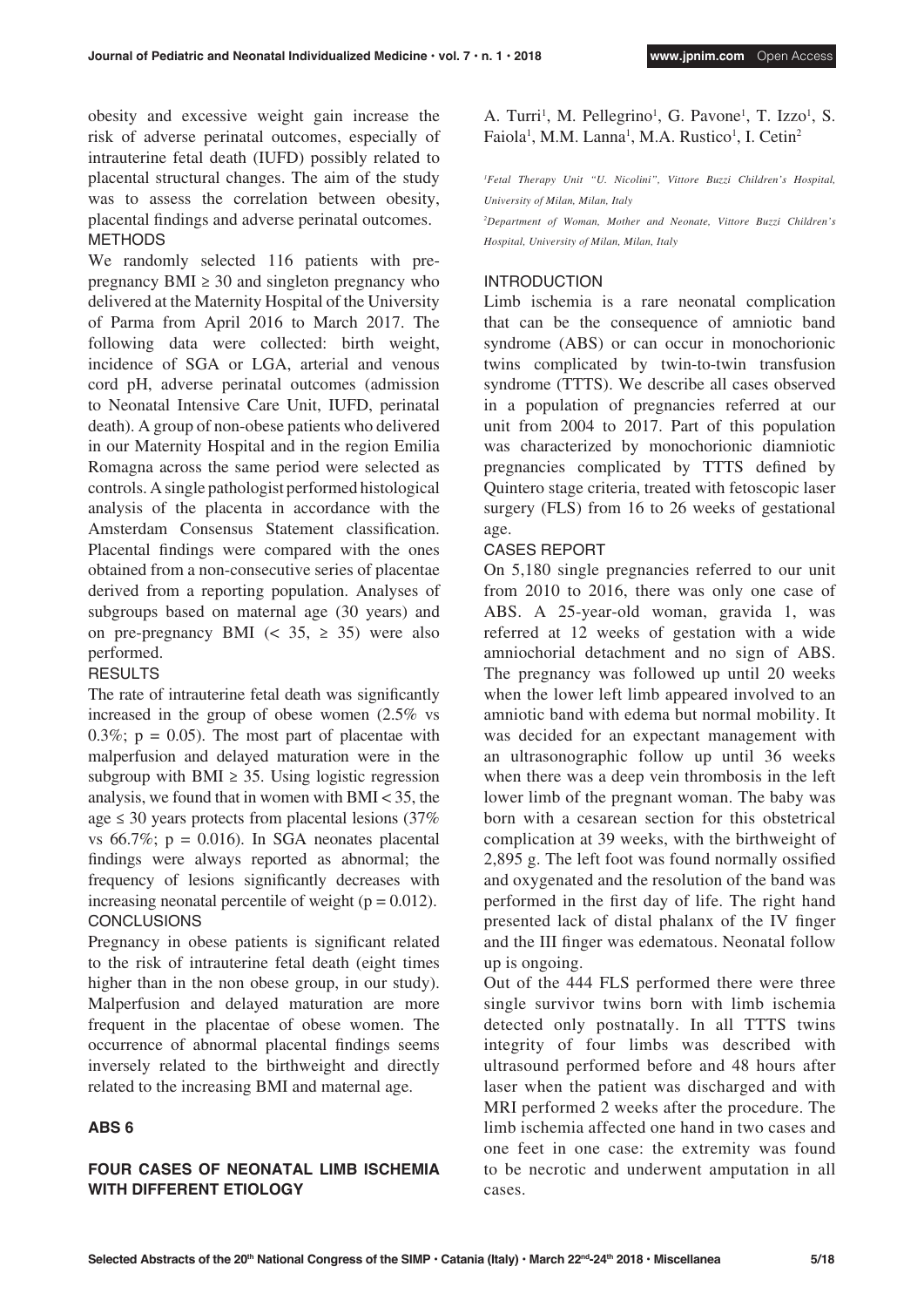Limb ischemia is a rare event, which can be either iatrogenic (monochorionic twin pregnancies complicated by TTTS and treated with FLS) or spontaneous (ABS). Due to rarity of the event prenatal identification is difficult: knowledge of the complications can address neonate to specific centre for delivery.

## **ABS 7**

**EFFECT OF POSITIVE URINE CULTURE AND VAGINAL SWAB ON THE EFFECTIVENESS OF PROGESTOGENS AS MAINTENANCE TO-COLYSIS: SECONDARY ANALYSIS OF THE PROTECT TRIAL**

L. Pignatti<sup>1</sup>, P. Vergani<sup>2</sup>, M. Di Tommaso<sup>3</sup>, L. Marozio<sup>4</sup>, B. Acaia<sup>5</sup>, R. Vicini<sup>6</sup>, A. Pizzardi<sup>2</sup>, M. Spitaleri<sup>3</sup>, C. Benedetto<sup>4</sup>, B. Zaina<sup>5</sup>, R. D'Amico<sup>6</sup>, F. Facchinetti<sup>1</sup>

*1 Mother-Infant Department, University of Modena and Reggio Emilia, Modena, Italy*

*2 Department of Medicine and Surgery, Obstetrics and Gynecology Branch, University of Milano-Bicocca Health Science, Milan, Italy*

*3 Health Science Department, Obstetrics and Gynecology Branch, University of Florence, Florence, Italy* 

*4 Department of Surgical Sciences, Gynecology and Obstetrics 1, University of Turin, Turin, Italy*

*5 IRCCS Policlinico Hospital, Milan, Italy* 

*6 Department of Diagnostic, Clinical and Public Health Medicine, Statistics Unit, University of Modena and Reggio Emilia, Modena, Italy*

#### INTRODUCTION

In a recently published RCT (PROTECT trial), we demonstrated that progestogens are not effective as maintenance tocolysis after threatened preterm labor (PTL), in women with short cervix. Moreover, a higher rate of preterm birth (PTB), borderline significant, was found in women treated with vaginal progesterone (P). Our aim is to verify if this finding is affected by other factors, namely by the presence of a urinary tract infection.

## METHODS

This is a secondary analysis of the PROTECT trial. Women with singleton pregnancy with an arrested PTL between  $22^{0/7}$  and  $31^{6/7}$  weeks of gestation and cervical length < 25 mm were randomized to receive 17-hydroxyprogesterone caproate (17P), vaginal P or no treatment. Vaginal swabs and urine culture were collected at admission.

#### RESULTS

PTB did not differ significantly between groups: 17P 18/80 (23%), P 30/78 (39%), controls 17/77 (22%). Sixty-eight women treated with P had negative urine culture, and 26/68 (38.2%) had a PTB. In 17P (10/63, 15.9%) and control group (14/67, 20.9%) there was a lower rate of PTB in women with negative urine culture (P vs controls  $p = 0.027$ ; 17P vs controls  $p = 0.461$ ). In the whole population, women with both urine culture and vaginal swab positive had a higher rate of PTB (12/24, 50%) compared with women with at least one negative test  $(52/208, 25\%, p = 0.009)$ . In the 17P arm, women with both tests positive had a higher PTB rate (6/12, 50%) compared with those with at least one negative test  $(11/66, 16.7\%$ , p = 0.010). No differences were observed in the control group (both tests positive 2/6, 33.3%, at least one test negative 15/71, 21.1%).

## **CONCLUSIONS**

The higher rate of PTB found in women treated with P as maintenance tocolysis is not affected by a concomitant urinary tract infection. In the 17P arm urogenital tract infection may have influenced PTB rate.

#### **ABS 8**

# **REPLACING CONVENTIONAL G-BANDING KAR-YOTYPING BY ARRAY CGH IN A SELECTED FE-TAL POPULATION**

G. Giunta, M.G. Matarazzo, I. Calì, V. Corica, S. Caruso, M.M. Panella, A. Cianci

*Fetal Medicine Clinic, Obstetrics and Gynecology Department, University Hospital G. Rodolico, Catania, Italy*

#### INTRODUCTION

The detection rate (DR) of pathogenic abnormalities, previously undetectable by conventional G-banded karyotype, has increased after the introduction of array comparative genomic hybridization (aCGH) into postnatal diagnostic testing. Therefore there is an increasing demand for the use of this technology in the prenatal setting and several groups have recommended the replacement of karyotyping with aCGH as a front-line prenatal test. However there is still a huge uncertainty about the kind of patient who could really benefit from this test. The purpose of our study was to evaluate the clinical implementation of aCGH in prenatal diagnosis, in a selected population.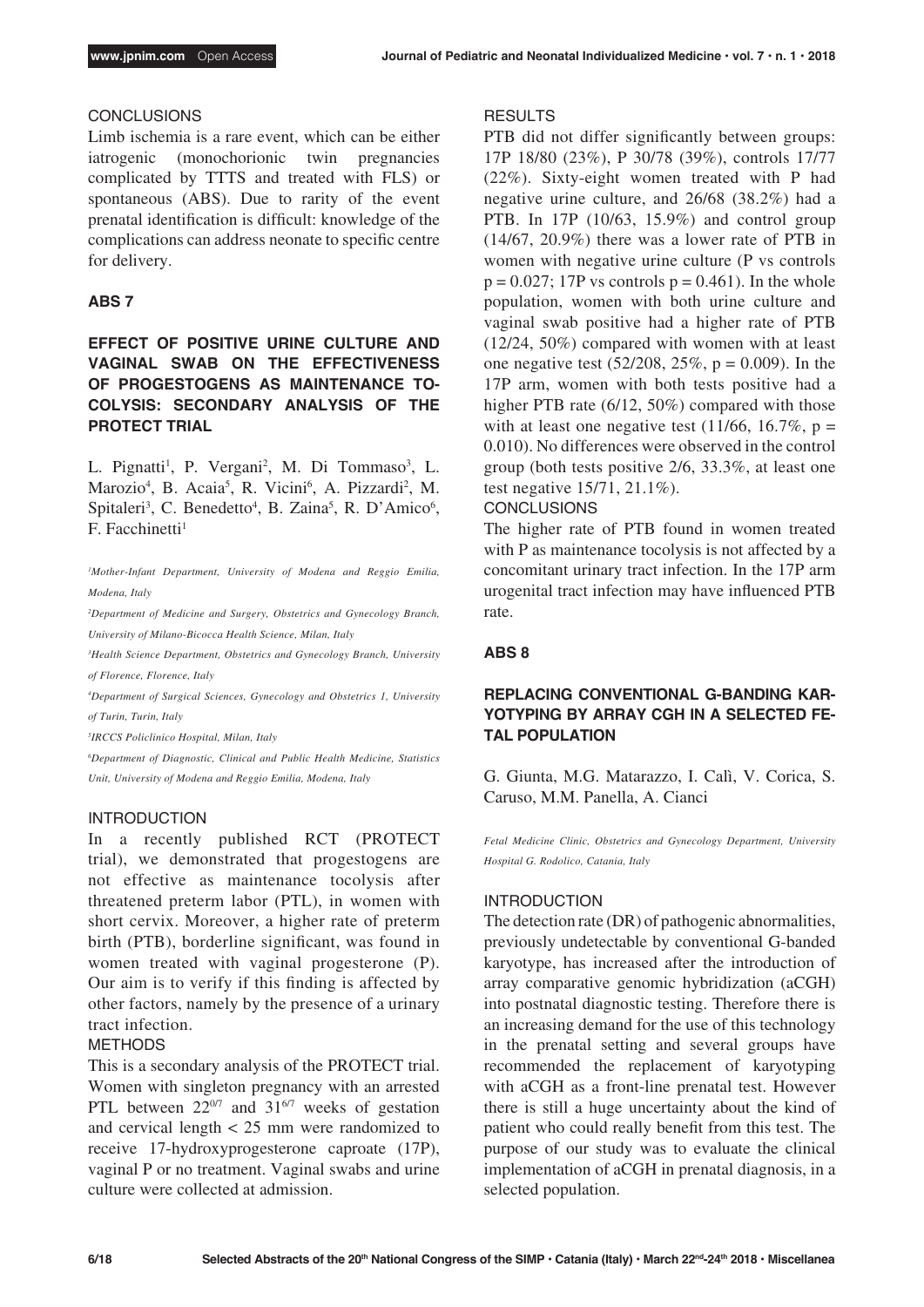#### METHODS

All patients performing an invasive test from June 2016 to December 2017 and presenting the inclusion criteria were enrolled in the study. aCGH testing was provided to all fetuses where conventional karyotyping by amniocentesis or chorionic villous sampling (CVS) was indicated, and quantitative fluorescent PCR (qfPCR) was normal, if: 1) one or more structural anomalies were identified on an ultrasound scan; 2) an isolated nuchal translucency  $[NT] \geq 3.5$  mm was found (crown-rump length within 45 and 84 mm). Exclusion criteria were: maternal age < 18 years. The samples were analyzed using the Agilent Human Genome CGH Microarray Kit 180KX4 (AMADID 022060), average spacing of 11-13 kb oligonucleotides and its relative software, the Agilent CytoGenomics Edition 3.0.6.6 (ADM-2 algorithm; hg19 release). Conventional G-banded karyotype was always performed as control. RESULTS

Between June 2016 and December 2017, 340 invasive procedures were performed and 57 patients (50 amniocentesis and 7 chorionic villous sampling) presented the inclusion criteria for the study. There were 7% (4/57) samples with copy number variations (CNVs) detected by aCGH but not by conventional cytogenetics. One out of four cases (1.7%) was a CNV of unknown significance (VOUS) found to be *de novo*. In the remaining samples aCGH findings were concordant with conventional cytogenetic results. Therefore aCGH had an additional DR of 5.2% in our series.

#### CONCLUSIONS

This study indicates the ability of aCGH to identify chromosomal abnormalities, which cannot be detected during routine prenatal cytogenetic analysis. However because of the costs and because of the possibility of unclear results, we propose replacing conventional cytogenetics with aCGH only in selected cases, when a fetal abnormality or a NT above the  $95<sup>th</sup>$  centile is found at US scan, after excluding common aneuploidies, and by qfPCR.

## **ABS 9**

# **EARLY aEEG FINDINGS IN NEWBORNS TREATED WITH THERAPEUTIC HYPOTHERMIA FOR HYPOXIC-ISCHAEMIC ENCEPHALOPA-THY PREDICTS NEURODEVELOPMENTAL OUT-COME AT 18 MONTHS**

F. Altomare, E. Bonanno, C.D. Costabile, M. Lucente, G.A. Pingitore, G. Scarpelli

*Department of Neonatology and NICU, "Annunziata" Hospital, Cosenza, Italy*

#### INTRODUCTION

Therapeutic hypothermia (TH) is now a standard care for neuroprotection in neonates with moderate/ severe hypoxic-ischemic encephalopathy (HIE). Amplitude integrated electroencephalography (aEEG) monitoring may help to evaluate changes in cerebral electrical activity during TH. Neurophysiological assessment seems to be most helpful during the first 24/48 hours after birth. Several studies indicated that aEEG is an excellent early predictor of neurological outcomes following HIE. Objectives: to evaluate the prognostic value of aEEG time course in asphyxiated cooled infants on the neurodevelopmental outcome at 18 months.

## **METHODS**

14 term newborns admitted to our NICU with moderate-severe HIE underwent total body TH, within 6 hours from birth and continued for 72 hours. aEEG monitoring was started as soon as possible and maintained during the whole hypothermic treatment. Neurodevelopmental follow-up was scheduled at regular intervals up to 18 months. **RESULTS** 

6/14 (43%) presented minor neurological disability (motor impairment, global motor delay, moderate hemiplegia). In all cases the cerebral function monitoring (CFM) recruitment pattern did not normalize in the first 48 hours. The aEEG background pattern at 48 hours of life was abnormal in 7/14 newborns; only 2 of them developed an adverse outcome (severe cerebral palsy), while in 5 motor impairment and moderate hemiplegia were registered. In 7 infants the aEEG pattern was normalized during the first 48 hours of systemic hypothermia; out of these patients, 6 presented at 18 months a normal neurodevelopmental outcome, 1 global motor delay.

## **CONCLUSIONS**

An abnormal 48-hours aEEG pathway is predictive of major neurological disabilities at 18/24 months of age. The early normalization of brain electrical activity within the first 48 hours is a good prognostic indicator of normal psychomotor development. The outcome of newborns with severe neonatal suffering is still one of the most difficult questions confronting the neonatologist. The analysis of the data at our disposal confirms the data already present in the literature about the positive correlation between the normalization of the aEEG pattern within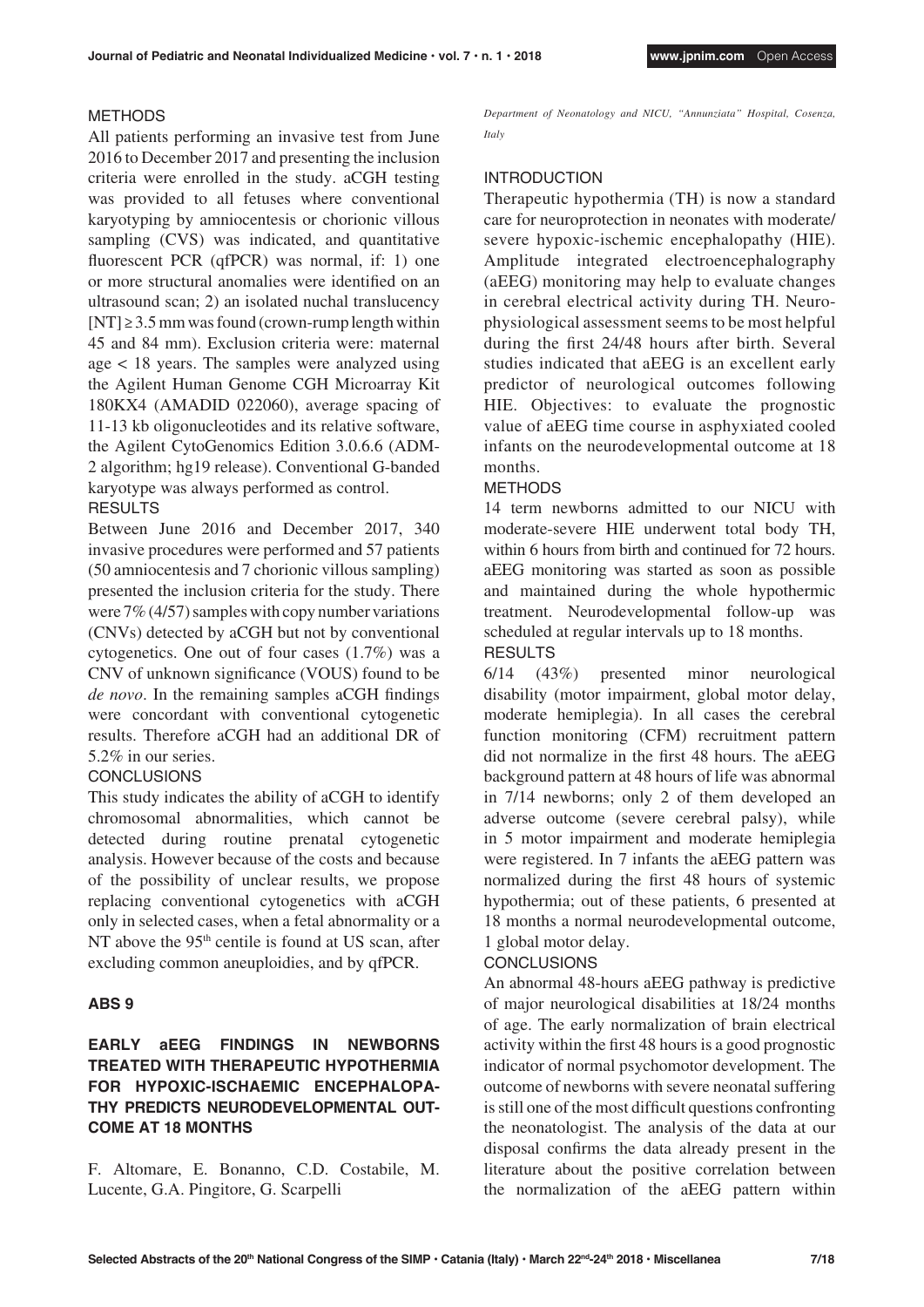48 h from the beginning of hypothermia and the neurodevelopmental outcome at 18 months.

## **ABS 10**

# **PREGNANCY OUTCOME IN GESTATIONAL HYPERTENSION: A SINGLE CENTER EXPERI-ENCE**

M. Barba, A. Lembo, S. Fruci, G. Del Sordo, F. Felici, S. Moresi, C. Martino, A. Lanzone, S. Ferrazzani

*High Risk Pregnancies Unit, Department of Obstetrics, Gynecology and Pediatrics, Università Cattolica del Sacro Cuore, Rome, Italy*

#### **INTRODUCTION**

Gestational hypertension (GH) remains a challenging diagnosis for the obstetricians since at first presentation of a new-onset high blood pressure after 20 weeks, it is difficult to know if a pregnant woman will develop preeclampsia (PE) or not. Aim of this retrospective study was to investigate pregnancy outcomes in singleton pregnancies complicated by GH in a tertiary referral Italian centre during the last four-year period; the rate of women who progress to PE and the maternal variables associated with the risk of progression were also analysed.

#### METHODS

A total of 514 pregnant women with diagnosis of GH at the admission were included. Among these women, two groups were identified: one without progression to PE (GH group,  $n = 454$ ) and one with progression to PE (GHPE group,  $n = 60$ ). In all cases, maternal age, parity, pre-conceptional BMI, mode of conception, number and type of antihypertensive therapies were recorded. Data on pregnancy outcome (gestational age at delivery, type of delivery, birth weight, birth weight percentile, Apgar at  $1<sup>st</sup>$  and  $5<sup>th</sup>$  minute) were collected from obstetric and neonatal records.

#### RESULTS

Among the 514 women affected by GH, 454 (88.3%) did not progress to PE, while 60 women developed PE. Then, in our series, the rate of progression from GH to PE was 11.7%. No difference in maternal age, parity and mode of conception was found between the two groups. A significant statistically difference in the maternal BMI was demonstrated between the two groups (GHPE  $24.87 \pm 6.42$  vs GH  $28.50 \pm 7.57$ , p = 0.02). Antihypertensive drugs were employed in 382 patients (74.3%) while 132 (25.7%) women maintained after the diagnosis a good blood pressure's control without therapies. In the treated group, the rate of progression was 14.7%; on the other hand, in the non-treated group the diagnosis of PE was made in 3% of cases. Regarding perinatal outcome, gestational age at delivery, mean birth weight and mean birth weight centile were significantly lower in pregnancies which progressed to PE. A cesarean section was performed in 93.3% of the patients in the GHPE group while in the GH group 53.1% of women experienced a cesarean section ( $p < 0.0001$ ). Apgar score was lower both at 1<sup>st</sup> and 5<sup>th</sup> minute in the GHPE group in comparison to the GH one  $(p = 0.001)$ . No difference in the rate of SGA neonates was demonstrated between the two groups ( $p = 0.066$ ).

# **CONCLUSIONS**

Our data confirmed that the worsening in perinatal outcomes observed in GH pregnancies is mainly due to the progression to PE in terms of duration of pregnancy, birth weight and Apgar scores. However, similar rate of SGA neonates was found. These observations added evidence that GH may share with PE similar maternal risk factors and neonatal outcomes. For these reasons, an accurate maternal and fetal monitoring is desirable in all pregnant women with a diagnosis of a new-onset raised blood pressure with and without sudden evidence of organ dysfunction.

#### **ABS 11**

# **THE ROLE OF OBESITY AND GESTATIONAL DIABETES ON PLACENTAL EFFICIENCY AND FETAL OXYGENATION**

C. Bianchi, E. Taricco, G. Anelli, C. Novielli, C. Mandò, M. Cardellicchio, I. Cetin

*Unit of Obstetrics and Gynecology, ASST Fatebenefratelli Sacco, University of Milan, Milan, Italy*

#### INTRODUCTION

Maternal pregestational obesity is a significant risk factor for adverse pregnancy outcomes, such as gestational diabetes. Both these conditions can have an impact on placental development and affect maternal-fetal exchanges, compromising fetal metabolic status. The aim of the study is to investigate the influence of pre-pregnancy BMI on placental biometry and efficiency and to evaluate the role of gestational diabetes on fetal oxygenation in overweight and obese pregnant women.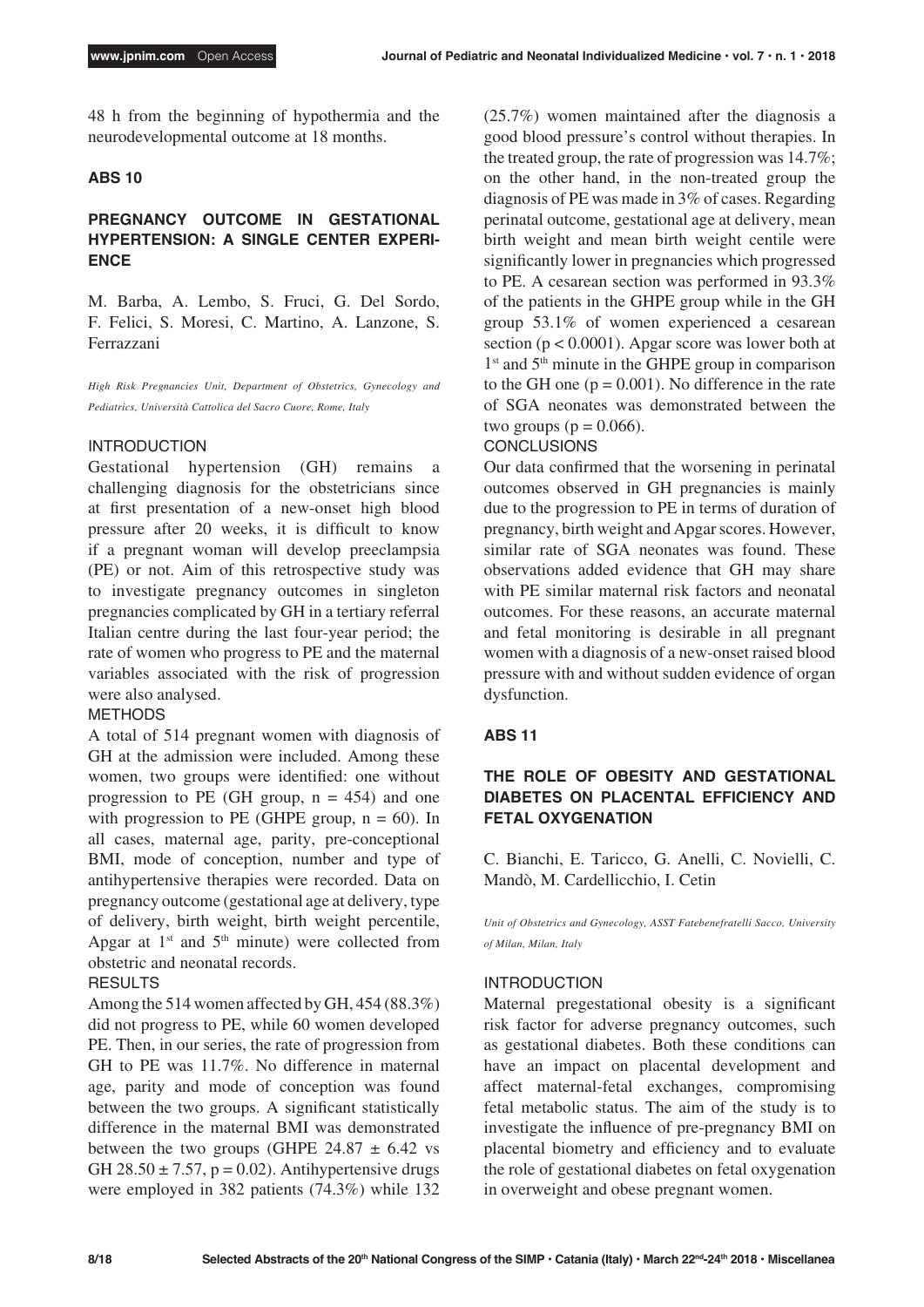#### METHODS

We enrolled 208 normal-weight (NW), 57 overweight (OW) and 69 obese (OB) women at the time of elective caesarean section. 10 OW pregnancies (18%) and 24 OB pregnancies (35%) were complicated by gestational diabetes (GDM). Maternal, fetal and placental data were collected. Respiratory gases, acid-base balance and lactate concentrations were measured in umbilical venous and arterial blood samples.

## RESULTS

Gestational weight gain was significantly lower in OB women (NW =  $12.99 \pm 4.48$  kg; OB =  $8.03 \pm 6.16$  kg,  $p < 0.001$ ) and within standard recommendations (IOM: 5-9 kg). OW mothers had a weight gain during pregnancy not significantly different from NW (OW =  $12.11 \pm 4.80$ ), but they exceeded standard limits (IOM: 7-11.5 kg). We didn't find significant differences about gestational age, fetal weight and fetal biometry. Placental weights were significantly higher in OB pregnancies (NW =  $457.67 \pm 92.88$  g; OB =  $487.60$  $\pm$  92.81 g, p < 0.05), despite similar diameters and areas, and placental thickness was significantly higher in OB women, both with and without GDM (NW =  $1.66 \pm 0.32$  cm; OB NON GDM =  $1.94 \pm$ 0.53 cm,  $p < 0.01$ ; OB GDM =  $2.00 \pm 0.49$  cm,  $p <$ 0.01). Significantly lower F/P weight ratios were found in GDM pregnancies, both OW and OB  $(NW = 7.42 \pm 1.35; \text{OW GDM} = 6.39 \pm 1.24, \text{p}$ 0.05; OB GDM =  $6.45 \pm 1.42$ , p < 0.05). Fetuses from OB mothers were significantly more hypoxic and acidemic compared to NW fetuses  $(pO_2 \text{ UA:})$ NW =  $16.93 \pm 8.63$  mmHg; OB =  $14.94 \pm 7.83$ mmHg,  $p < 0.05$ ; lactate concentration UA: NW =  $1.69 \pm 0.49$  mmol/L; OB =  $1.99 \pm 0.70$  mmol/L, p < 0.05). Studying the effect of GDM, also fetuses from OW GDM women showed significantly lower values of  $pO_2$  in umbilical artery (14.08  $\pm$ 3.18 mmHg, p < 0.05), and fetuses from OB GDM pregnancies the lowest pO<sub>2</sub> values  $(12.91 \pm 7.00)$ mmHg,  $p < 0.05$ ).

# **CONCLUSIONS**

Our data show that women with an early nutritional and behavioral counseling, such as OB and GDM mothers, have a better metabolic control and an optimal growth environment for the fetus. We also found that placentas from OB and GDM pregnancies are heavier and thicker, suggesting that an unbalanced pregestational nutritional status can decrease the placental efficiency in maternal-fetal exchanges. Finally, fetuses from OB women are hypoxic and acidemic, while fetuses from GDM mothers are hypoxic, reflecting that an altered prepregnancy BMI can affect fetal oxygenation, and GDM can further compromise placental efficiency.

## **ABS 12**

#### **A STRANGE CASE OF BIG PERINEAL MASS**

T. Izzo<sup>1</sup>, S. Faiola<sup>1</sup>, M. Lanna<sup>1</sup>, F. Savi<sup>2</sup>, A. Turri<sup>1</sup>, G. Pavone<sup>1</sup>, M. Pellegrino<sup>1</sup>, I. Cetin<sup>3</sup>, M.A. Rustico<sup>1</sup>

*1 Fetal Therapy Unit "U. Nicolini", Vittore Buzzi Children's Hospital, University of Milan, Milan, Italy* 

*2 Department of Pathology, University of Milan, Medical School and "San Paolo" Hospital, Milan, Italy*

*3 Department of Woman, Mother and Neonate, Buzzi Children's Hospital, Biological and Clinical Sciences, University of Milan, Milan, Italy*

#### INTRODUCTION

This is a case report of a rare finding of a perineal mass in a male fetus, which posed a dilemma for a differential diagnosis between accessory scrotum and congenital lipoma.

## CASE REPORT

A male fetus at 21 gestational age was referred to our unit with a suspicion of sacrococcygeal teratoma. The first ultrasound examination showed a 15 x 7 mm subcutaneous mass located on the perineum behind the scrotum, without sign of vascularization, suggesting it was not a teratoma. No other anomalies were detected. This mass was echoic, looked like a second scrotum, so a differential diagnosis was put between accessory scrotum (AS) and congenital lipoma. The pregnancy was uneventful until the birth of a male of 4,000 g at 40 weeks of gestational age. There was no complication at birth, but the mass was removed one day after the birth, since there were signs of initial torsion. The mass was described as pedunculated, far one cm from the basis of the scrotum. The surgery was uneventful and the baby was discharged after 6 days. The histologic exam described a benign mature lipoma, with mature adipose cells surrounded by connective tissue and covered by normal skin. There was no cellular atypia. The diagnosis of AS was ruled out by the absence of any elements of the dartos fascia underneath the skin layer. Congenital perineal lipoma is extremely rare. There are 30 cases reported and to our knowledge this is the first case prenatally diagnosed.

These lesions are typically soft lobulated subcutaneous masses, round or pedunculated.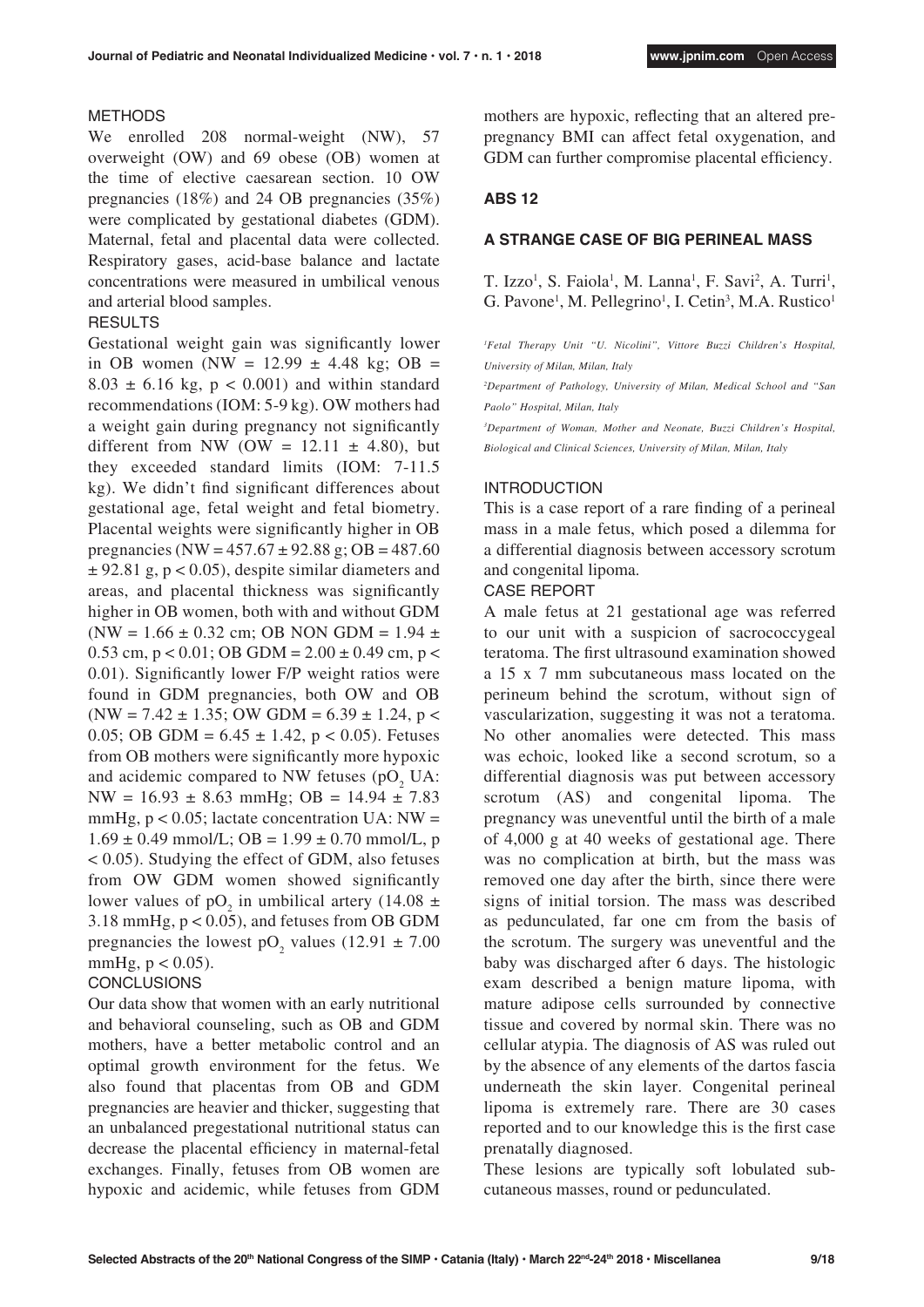Lipomas are rare in infants, even more in fetuses. More than 80% of perineal lipomas occur with other anomalies, such as accessory scrotum. Moreover these lesions, like lipomas, may be associated with external genital and anorectal malformation. An isolated perineal mass is usually benign and the standard treatment is local excision, so the prenatal counselling can be reassuring. Complications such as torsion of the mass may occur and need emergent treatment. A complete evaluation of the urogenital and anorectal tract is recommended because of associated anomalies as renal agenesis, anorectal malformations, scrotum and penile anomalies.

#### **ABS 13**

# **GIANT MYOMAS AND PRETERM LABOR/ PRETERM BIRTH: IS MYOMECTOMY DURING PREGNANCY AN OPTION TO PREVENT THEM?**

A. Vidiri, S. Gueli Alletti, E. Perrone, S. Buongiorno, A. Lanzone, G. Scambia, A.F. Cavaliere

*Fondazione Policlinico Universitario A. Gemelli, Rome, Italy*

#### INTRODUCTION

Uterine leiomyomas affect 0.1-3.9% of pregnancies and can cause spontaneous abortion, pPROM, preterm labour, placenta previa and peripartum hemorrhage. Major risks are related to number and size of fibroids and placental site. In case of preterm labor and preterm birth, it has been supposed that uterine fibroids are less distensible and there is a reported decrease in oxytocinase activity and higher concentrations of oxytocin. Management includes medical or surgical treatment. No clear guidelines are available for myomectomy during pregnancy. Some authors affirm that it should be avoided because of the significant risk of morbidity. A recent review reported 197 cases of myomectomy in pregnancy, included in 63 papers [1]. We report maternal and feto-neonatal outcome in 7 cases of successful myomectomy during pregnancy. METHODS

In the last 3 years, we longitudinally evaluated 7 patients with large/giant uterine leiomyomas, diagnosed for the first time in pregnancy between week 10 and 17 of gestational age. Our cases included only singleton pregnancies affected by 1 or more fibroids measuring between 12 and 29 cm; 4 patients had a single myoma, 3 patients 2 or more. All myomas were subserosal with a large base of implant. The site of myoma was right-lateral on the uterine wall in 4 cases, anterior in 1 case and left-lateral in 2 cases. In all cases we performed a laparotomic myomectomy at a gestational age between  $13$  weeks  $+ 2$  days and  $17$  weeks  $+ 4$  days. **RESULTS** 

We report successful surgical treatment, without fetal loss, premature delivery or maternal complications, standing for an overall positive outcome. Blood loss ranged between 200 and 450 cc, with no need for transfusions. All pregnancies continued uneventfully until delivery, performed in all cases via cesarean section, at 37 weeks gestational age in 1 case, 38 weeks in 1 case and 39 weeks in 5 cases. The weight of the newborns was ranging from 2,500 g and 3,450 g (median 3,183 g). Both pH and Apgar score were also within normal ranges. No congenital abnormalities were observed. **CONCLUSIONS** 

Myomectomy during pregnancy is still under debate with no published guidelines. In our experience, selected cases of uterine leiomyoma may be successfully managed surgically during pregnancy to prevent maternal and feto-neonatal complications such as preterm labor and/or delivery. Pre-operative detailed ultrasound evaluation is mandatory to determine the proper treatment in pregnancy, to enable a proper risk assessment and to plan a correct pre-operative mapping. According to the literature, our report suggests that myomectomy during pregnancy can be a therapeutic option in strictly selected cases complicated by large/giant myomas leading to a favorable maternal and feto-neonatal outcome.

#### **REFERENCES**

[1] Basso A, Catalano MR, Loverro G, Nocera S, Di Naro E, Loverro M, Natrella M, Mastrolia SA. Uterine Fibroid Torsion during Pregnancy: A Case of Laparotomic Myomectomy at 18 Weeks' Gestation with Systematic Review of the Literature. Case Rep Obstet Gynecol. 2017;2017:4970802.

#### **ABS 14**

# **CAFFEY DISEASE: PRENATAL IDENTIFICATION OF A CASE**

A. Turri<sup>1</sup>, M. Pellegrino<sup>1</sup>, G. Pavone<sup>1</sup>, T. Izzo<sup>1</sup>, S. Faiola<sup>1</sup>, L. Spaccini<sup>2</sup>, M. Mariani<sup>2</sup>, M.M. Lanna<sup>1</sup>,  $M.A.$  Rustico<sup>1</sup>

*1 Fetal Therapy Unit "U. Nicolini", Vittore Buzzi Children's Hospital, University of Milan, Milan, Italy* 

*2 Clinical Genetic Unit – Fetal Therapy Unit "U. Nicolini", Vittore Buzzi Children's Hospital, University of Milan, Milan, Italy*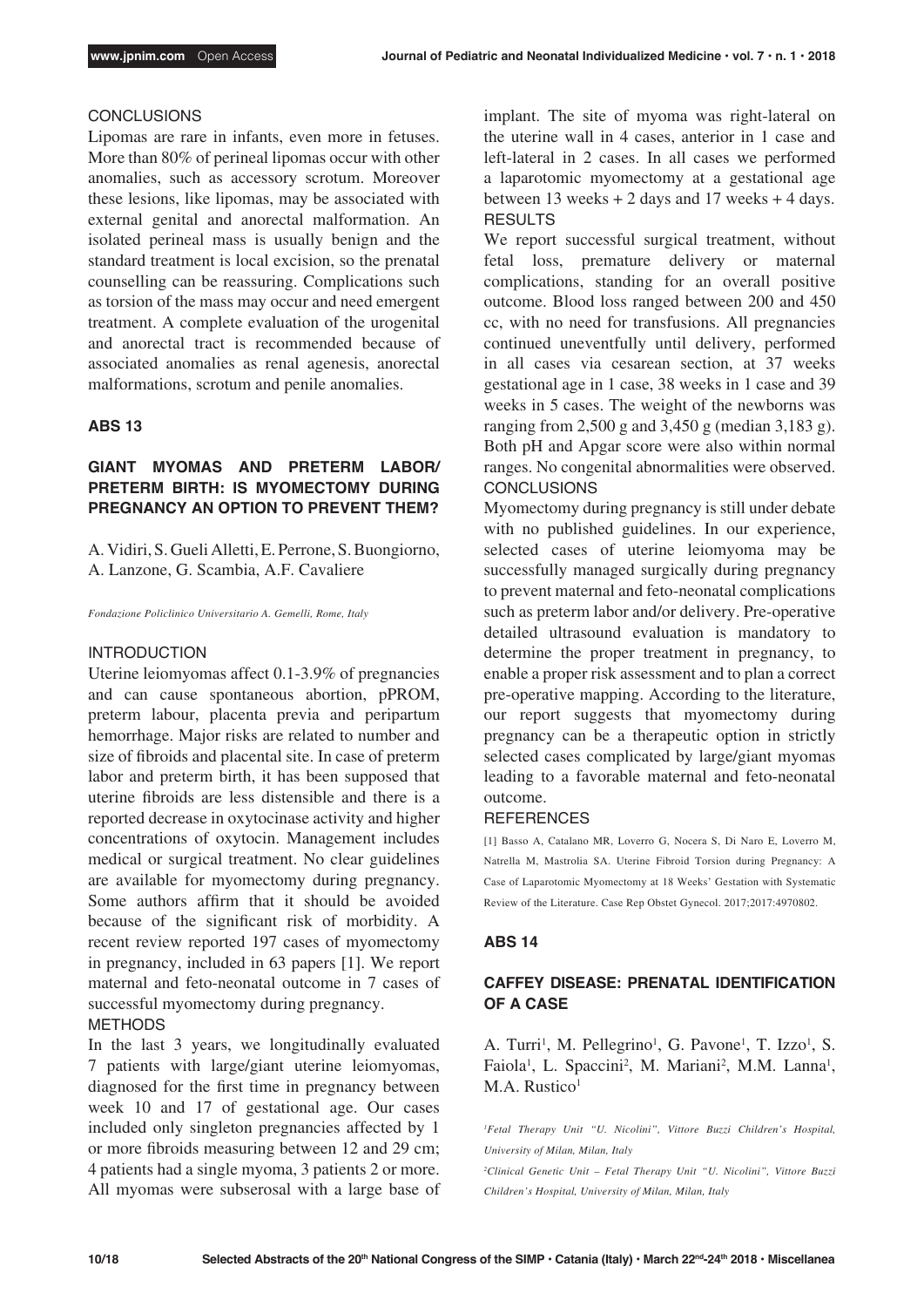## INTRODUCTION

Caffey disease or cortical hyperostosis is a rare skeletal disorder that more commonly develops in childhood. The classical mild infantile form is characterized by cortical thickening of affected bones and acute inflammation of the contiguous soft tissues, generating redness of the limbs, pain, often with pseudoparalysis, irritability, and fever. The prenatal form of Caffey disease is rarely described: it has a more severe course characterized by extensive hyperostotic bone involvement, angulations and shortening of long bones, polyhydramnios, hepatomegaly and fetal hydrops and a high mortality rate due to prematurity and lung hypoplasia. We report a case of Caffey disease with prenatal occurrence.

## CASE REPORT

A 34-year-old pregnant woman was referred to our centre at 22 weeks of gestation for polyhydramnios and shortened long bones. She had two previous pregnancies in North Africa complicated by polyhydramnios with adverse outcomes: the first pregnancy ended with premature delivery at 30 weeks with neonatal death, the second with intrauterine fetal death at 25 weeks. There was no other information about them. There was no consanguinity with the partner. The first ultrasound (US) evaluation in our centre showed a normal echogenicity of the cranial vault, normal interorbital distances, dysmorphic appearance of the lateral ventricles (LV), flat occiput, tight chest (CT/ CA: 75%), short and thickened ribs, hypoplasia of scapulae and iliac bones, lumbosacral lordosis, prominent abdomen, short, thickened and arched long bones, long fingers, micrognathia (Jaw index 29), low implanted ears. Since abnormal LV was found, fetal MRI was performed at 22 weeks: it revealed enlarged subarachnoid spaces with thin cortex. For differential diagnosis with storage disease and skeletal dysplasia fetal blood sample: karyotype 46,XY, normal blood count, calcium 11.6 mg/dl, phosphates 7.7 mg/dl. Subsequent US follow up revealed lower CT/CA ratio (68%), and development of subcutaneous edema with progressive dilatation of the LV until 12 mm. At 30 weeks an intrauterine fetal death occurred (weight 1,844 g). Post mortem X-ray showed a symmetrical hyperostosis of the mandible, ribs, scapulae, ilea, and long bones.

# **CONCLUSIONS**

Several sets of siblings have been described with this severe lethal form of Caffey disease and in these the inheritance may be autosomal recessive, although germ line mosaicism is also possible. Dominant inheritance also occurs within the severe prenatal forms (mutation of *COL1A1*). With the help of the geneticist we have reconstructed the couple's genealogical tree and we found an autosomal recessive transmission; no genetic test is available and the phenotype is constantly severe. This case underlines the importance of teamwork to make a diagnosis, to define the risk of recurrence, to give a prognosis and opportunities for future pregnancies in respect of cultural diversity.

## **ABS 15**

## **PSYCHOLOGICAL IMPACT OF MISCARRIAGE**

G. Impera<sup>1</sup>, I. Melis<sup>1</sup>, M. Agus<sup>2</sup>, S. Angioni<sup>1</sup>

*1 Division of Gynecology and Obstetrics, Department of Surgical Sciences, University of Cagliari, Cagliari, Italy 2 Department of Psychology, University of Cagliari, Cagliari, Italy*

## INTRODUCTION

Miscarriage is a frequent complication of early gestation. Till now its impact on mother wellbeing has not been thoroughly evaluated and studied. It is usual to give little importance to the psychological aspects of spontaneous abortion, since it is commonly thought that women who live this experience do not suffer, unlike what it is supposed for an intrauterine death that occurs in the last stages of pregnancy. Our aim was to investigate whether this event has a psychological impact on women.

# METHODS

We performed a prospective study collecting 70 consecutive cases of miscarriage that were hospitalized in the Division of Obstetrics and Gynecology of the University of Cagliari. Patients gave their written consent to the study. Clinical characteristics were collected and every patient fulfilled a questionnaire during hospital admission, investigating anxiety and depressive factors. Statistical analysis of the collected data was performed.

## RESULTS

Our study showed that 34.3% of the patients had high levels of anxiety and 10% had depression. Anxiety and depression symptoms were higher in women at first pregnancy or with previous unsuccessful gestations, and in older women. Most couples had been looking for pregnancy for some time; one of the couples had been looking for pregnancy for about 10 years.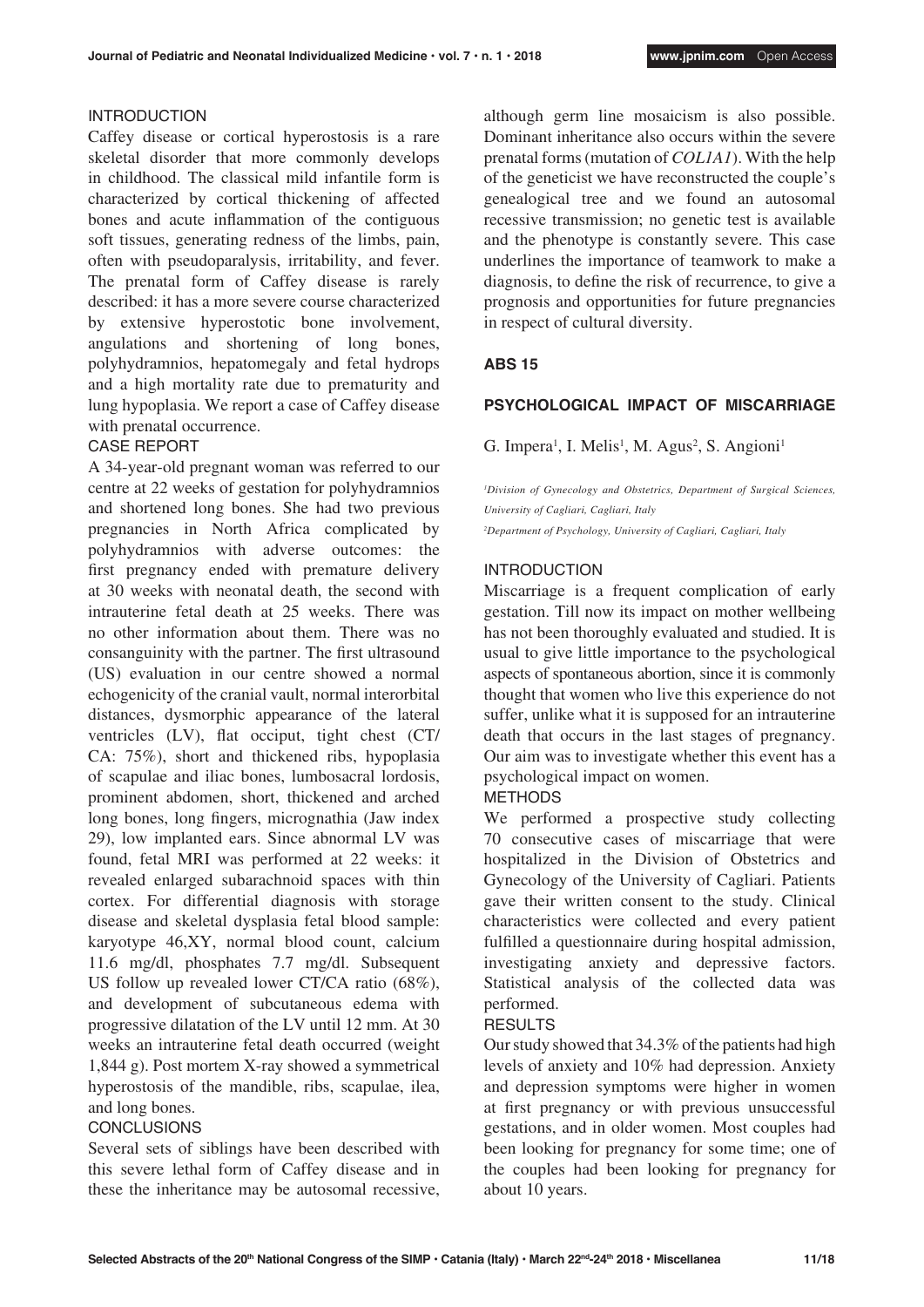Early miscarriage impact on women's psychological health should not be underestimated. Women looking for pregnancy for a long period or that were not able to have live babies in previous pregnancies tend to feel responsible and guilty, developing high levels of anxiety and depression. It is important to pay attention to these psychological aspects during the diagnosis communication and the follow-up. In this regard, the role of the midwife could become very important.

#### **ABS 16**

# **PSYCHOLOGICAL BURDEN OF ROUTINE ULTRASOUND: WOMEN'S ANXIETY ACROSS THE THREE TRIMESTERS OF PREGNANCY**

 $C$ . Cortivo<sup>1</sup>, C. Businelli<sup>1</sup>, S. Bembich<sup>2</sup>, C. Vecchiet<sup>3</sup>, A. Norcio<sup>3</sup>, M. Quadrifoglio<sup>1</sup>, I. Fantasia<sup>1</sup>, L. Lobello<sup>1</sup>, T. Stampalija<sup>1</sup>

*1 Unit of Ultrasound and Prenatal Diagnosis, Institute for Maternal and Child Health, IRCCS Burlo Garofolo, Trieste, Italy*

*2 Division of Neonatology, Institute for Maternal and Child Health, IRCCS Burlo Garofolo, Trieste, Italy*

*3 Maternal-Fetal Department, Institute for Maternal and Child Health, IRCCS Burlo Garofolo, Trieste, Italy*

## INTRODUCTION

The evaluation of the psychological burden during the prenatal diagnosis path, even in an uncomplicated pregnancy, and the analysis of factors that may contribute to a positive/negative experience of the women/couple still have many neglected areas. The aim of the study was to investigate the psychological impact of routine ultrasound (US) examination across the three trimesters of pregnancy.

## METHODS

This is a prospective interventional study conducted from June 2016 to June 2017 in a single centre, IRCCS Burlo Garofolo, Trieste. Women attending the division of Fetal Medicine and Prenatal Diagnosis for routine-screening US examination in the three trimesters of pregnancy were recruited. The level of anxiety was assessed using the State-Trait anxiety inventory (STAI) through a questionnaire that was administered before and immediately after the US examination. The state anxiety (STAI-s) is the expression of the transitory unpleasant emotional response to a stressful situation, while trait anxiety (STAI-t) is the individual usual tendency to respond with anxiety to a stressful event. The study was approved by the local Ethical Committee.



**Figure 1 (ABS 16).** The figure represents the STAI-s in the three trimesters of pregnancy, before and after the ultrasound examination.

#### RESULTS

Overall, 285 women were recruited (95, 93 and 97 in the I, II and III trimester, respectively). Before US examination, both STAI-s and STAI-t resulted clinically relevant in 29.5% and 26.7% of patients, respectively, with highest proportion for STAI-s in the first trimester (33.7%) and for STAI-t equally distributed in the second and third trimester (33.3% and 30.9%). In all cases the level of anxiety decreased significantly after the exam (p < 0.001) with a more relevant reduction in subjects with a higher STAI-t before test (**Fig. 1**). A gradual decrease in the STAI-s before examination was seen across the three trimesters, with a significantly higher score in the first trimester  $(p = 0.017; Fig. 1)$ . **CONCLUSIONS** 

The results of our study show that pregnant women are susceptible to high level of anxiety (STAI-t), and that routine ultrasound examination across the three trimesters of pregnancy can generate clinically significant state anxiety. Moreover, contrary to what we were expecting (the highest levels of state anxiety in occasion of the second trimester anomaly scan), it seems that women experience the highest state anxiety before the first trimester ultrasound. These data highlight that care of the mother undergoing routine ultrasound examination should not focus exclusively on detection of fetal abnormality and wellbeing, and might be useful in improving our approach to the patient.

## **ABS 17**

# **IMMIGRATION AND PREGNANCY OUTCOME: DISPARITIES IN A SELECTED AFRICAN POPULATION**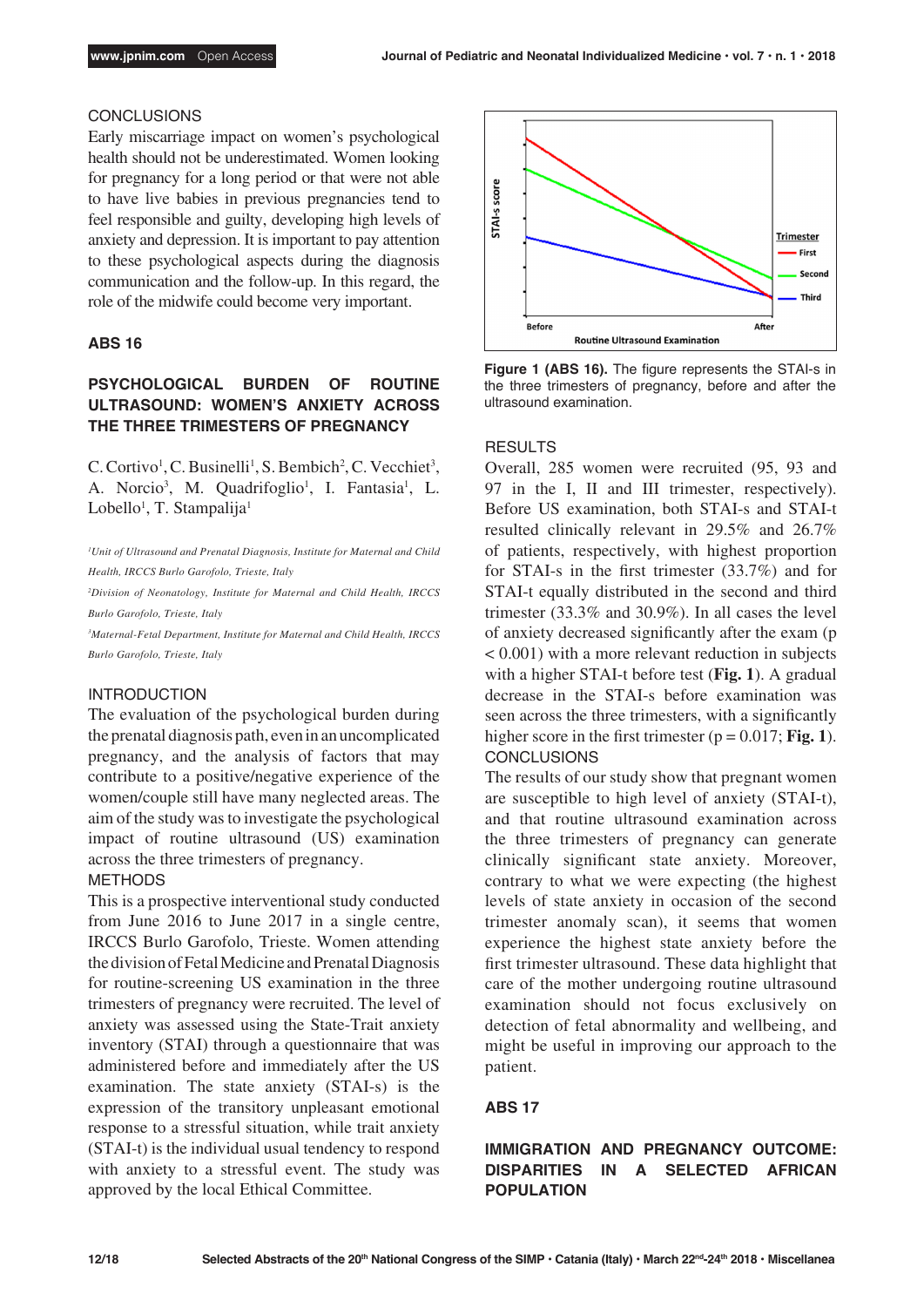S. Cascella, A. Comper, R. Bortolus, C. Bovo, G. Zanconato

*Department of Obstetrics and Gynecology, University of Verona, Verona, Italy*

## INTRODUCTION

Social integration of the migrant woman is hard to achieve in the receiving country and the pregnant state may as well be in jeopardy due to the unfavourable condition. There is evidence of major differences in perinatal outcome: pregnant women of selected ethnic groups face higher obstetric risk in comparison with native Italian women and other immigrant women. Results from previous studies support the idea that Sub-Saharan African immigrant women form a group more often prone to adverse pregnancy outcome. This study searches for health inequalities by comparing a group of African women and a native population based on relevant indicators of maternal-fetal wellbeing.

#### METHODS

This is an observational retrospective study comparing relevant perinatal indicators in two groups of pregnant patients giving birth at the Obstetrics Department of the University Hospital of Verona: a sample of 309 women of Nigerian origin and a control group of 5,255 Italian women. Selected indicators were: maternal age at delivery, parity, rates of preterm birth, rates of low birth weight (< 2,500 g), mode of delivery, cesarean section during labor, Apgar score < 7 at 5', neonatal metabolic dysfunction (pH < 7.05 and  $BD \geq 12$  in the umbilical artery), stillbirths, perineal tears. Twin pregnancies and higher order multiple gestations were excluded to avoid the bias due to their impact on birth weight and gestational age at delivery. Data were collected using Microsoft® Office Access® 2003 software and analyzed with the Excel® 2007 program. Crude odds ratios with 95% confidence intervals were calculated according to Cornfield and Fisher exact tests. Statistical significance was set at  $p <$ 0.05. For comparison of means the Student t test and the Mann Whitney test were utilized. RESULTS

Nigerian women were overall younger and of higher parity; they carried a significantly greater risk of preterm delivery, including births at very low gestational ages (less than 32 weeks). Indicators of fetal distress such as low Apgar score or fetal acidosis were not significantly higher but stillbirths occurred significantly more often. Mode of delivery was more frequently a cesarean section, either before or during labor, although the two groups shared the same rate of operative delivery. Damage to the genital tract in terms of vaginal tears compared favorably and reduced rates of episiotomy were also found resulting in a overall higher percentage of perineal integrity in the immigrant group.

# **CONCLUSIONS**

According to our results, the Sub-Saharan African group showed an association with several adverse pregnancy outcomes. We share the opinion of other Authors that a direct correlation exists between the degree of social integration and the immigrant's health: for women, a good integration may have a protective effect upon perinatal health. Therefore adequate antenatal and intrapartum care should be implemented to improve the obstetric outcome of groups at higher risk.

#### **ABS 18**

# **PRETERM BIRTH RISK AND IMMIGRATION: THE EXPERIENCE OF AN ITALIAN HOSPITAL**

M. Lucente, E. Bonanno, M. Salvia, G. Pingitore, F. Morrone, F. Altomare, G. Scarpelli

*Neonatal Intensive Care Unit, Hospital of Cosenza, Cosenza, Italy*

#### INTRODUCTION

Immigration in Italy is an important and widespread phenomenon. The number of newborns from migrant parents has progressively increased in the last twenty years. Problems related to mother and child health are frequent. The aim of this study was to describe the characteristics of preterm infants of foreign mothers, and to compare them with those of native mothers.

## METHODS

All newborns born in the Neonatology Unit of Hospital of Cosenza, Italy, between January 2016 and December 2017 were included (4,284 newborns). Pregnant immigrant women were classified in three regions (Eastern Europe, Africa, and Asia). Preterm birth (< 37 weeks) and pretermsmall for gestational age (SGA) data were collected as neonatal morbidity variables. Gestational age was measured in weeks and this value was used to define the main study parameters: very preterm (VPT) (GA  $\leq$  32 weeks) and moderate-to-late preterm (MLPT)  $(GA < 37$  weeks). Among these were identified SGA newborns (defined as a weight below the  $10<sup>th</sup>$  percentile for the gestational age).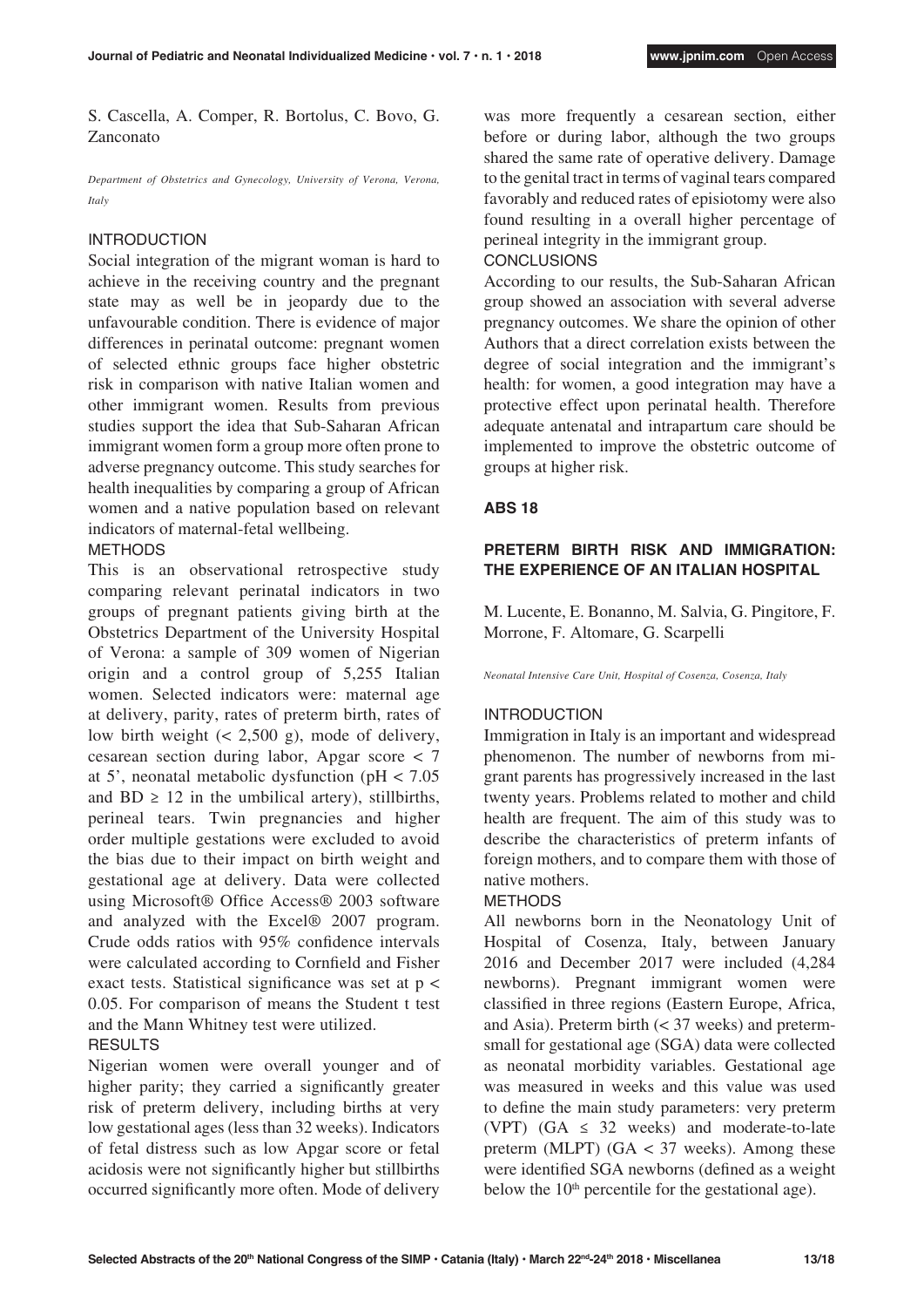#### **RESULTS**

There were 3,925 native newborns and 358 (8.3%) with immigrant origin for a total of 4,283 newborns. Of the total, 654 newborns (15%) were preterm: 158 (3.7%) VPT and 496 (11.5%) MLPT. Among foreign babies were identified 212 (59%) newborns from Eastern Europe, 114 (31%) newborns from Africa, 32 newborns (8%) from Asia. The distribution of foreign preterm newborn infants was as follows: 5.2% VP and 14% MLPT African newborns; 4.7% VPT and 13.6% MLPT Eastern Europe newborns; 6.2% PT and 25% MPLT Asiatic newborns; 3.5% VPT and 11.2% MLPT Italian newborns. SGA newborns: 14% African babies, 20% Asian babies, 12.8% Eastern Europe babies and 12% Italian babies. Infants of immigrated parents showed higher incidences of prematurity and low birth weight for gestational age. The study showed a higher risk in Asians and Africans while women from Eastern Europe had a similar rate to Italians.

## **CONCLUSION**

The percentages of preterm infant (both VPT and MLPT) were higher among immigrants than Italian newborns. Among ethnic groups, being of Asia or Africa origin was positively associated with adverse perinatal outcomes. This finding may be due to a higher incidence of maternal disease and genetic difference. In addition cultural reason, poor living conditions, less frequent prenatal care may explain these results. Strategies to improve prenatal care among immigrant women should be implemented to reduce fetal morbidities.

## **ABS 19**

# **PRIMARY LYMPHEDEMA AND PREGNANCY: FETO-NEONATAL AND MATERNAL OUTCOME**

S. Perossini<sup>1</sup>, M.C. La Milia<sup>1</sup>, A. Vidiri<sup>1</sup>, P. Rosati<sup>1</sup>, L. Guariglia<sup>1</sup>, S. Michelini<sup>2</sup>, V. D'Andrea<sup>1</sup>, M. Zollino<sup>1</sup>, A. Lanzone<sup>1</sup>, G. Scambia<sup>1</sup>, A.F. Cavaliere<sup>1</sup>

*1 Fondazione Policlinico Universitario A. Gemelli, Università Cattolica del Sacro Cuore, Rome, Italy*

*2 Ospedale San Giovanni Battista, Rome, Italy*

## INTRODUCTION

Primary lymphedema is a chronic condition characterized by an excessive accumulation of protein-rich fluid, classified in congenital, praecox and tarda. Literature is poor in data concerning primary lymphedema in pregnancy. We report a case.

#### CASE REPORT

A 39-year-old pregnant woman affected by grade II primary lymphedema showed post partum acute dyspnea, bilateral thoracic effusion of 7-8 cm, anuria, mild heart failure, massive edema. At week 37 labor was induced due to pPROM and an emergency cesarean section was performed because of a non-reassuring CTG. A 2,975 g female was born showing persistent cutis marmorata without hydrops, edema or other congenital abnormalities. The pregnant woman was born prematurely with congenital hydrops caused by primary lymphedema. Genetic analysis found punctiform variations on *CELSR1* gene, with missense mutation of the coded protein. The patient was at her first spontaneous pregnancy and showed bilateral swelling of upper and lower limbs, treated with conservative methods such as compressive garments and physical therapy. Symptoms were exacerbated by pregnancy and at week 33 lymphedema worsened to grade III, despite bandaging, and affected also the vulvar area. Hepatosis occurred at 35 GA. Hypertensive disorders and diabetes were not found. Fetal anatomy and growth were found within normal ranges, although nuchal translucency was 2.9 mm with low risk cfDNA. Invasive prenatal tests were not sought by the parents. The post partum period required treatment with furosemide and enoxaparin sodium. Improvements were already observed after 48 h and after one week the thoracic effusion partially resolved, disappearing completely after 1 month. Both vulvar and limbs edema were treated also with manual lymphatic drainage. The neonate was closely observed and tests ruled out sepsis, hypothyroidism, genetic abnormalities and congenital malformations.

## **CONCLUSIONS**

Scientific literature is very poor. Brunner studied the effects of pregnancy on primary lymphedema affected women, but no published cases were found concerning maternal, fetal and neonatal outcome. Primary lymphedema is not an absolute contraindication to pregnancy. Preconceptional counseling is based on maternal genetic data and properly treated lymphedema. During pregnancy therapeutic routine should be continued to avoid worsening of symptoms and maternal cardiovascular activity should be closely monitored. In puerperium attention should be given to avoid any delay or lack of therapy. Preventive measures are strongly recommended, including compressive garments, physical therapy, drainage therapy, and pharmacological therapy. Because of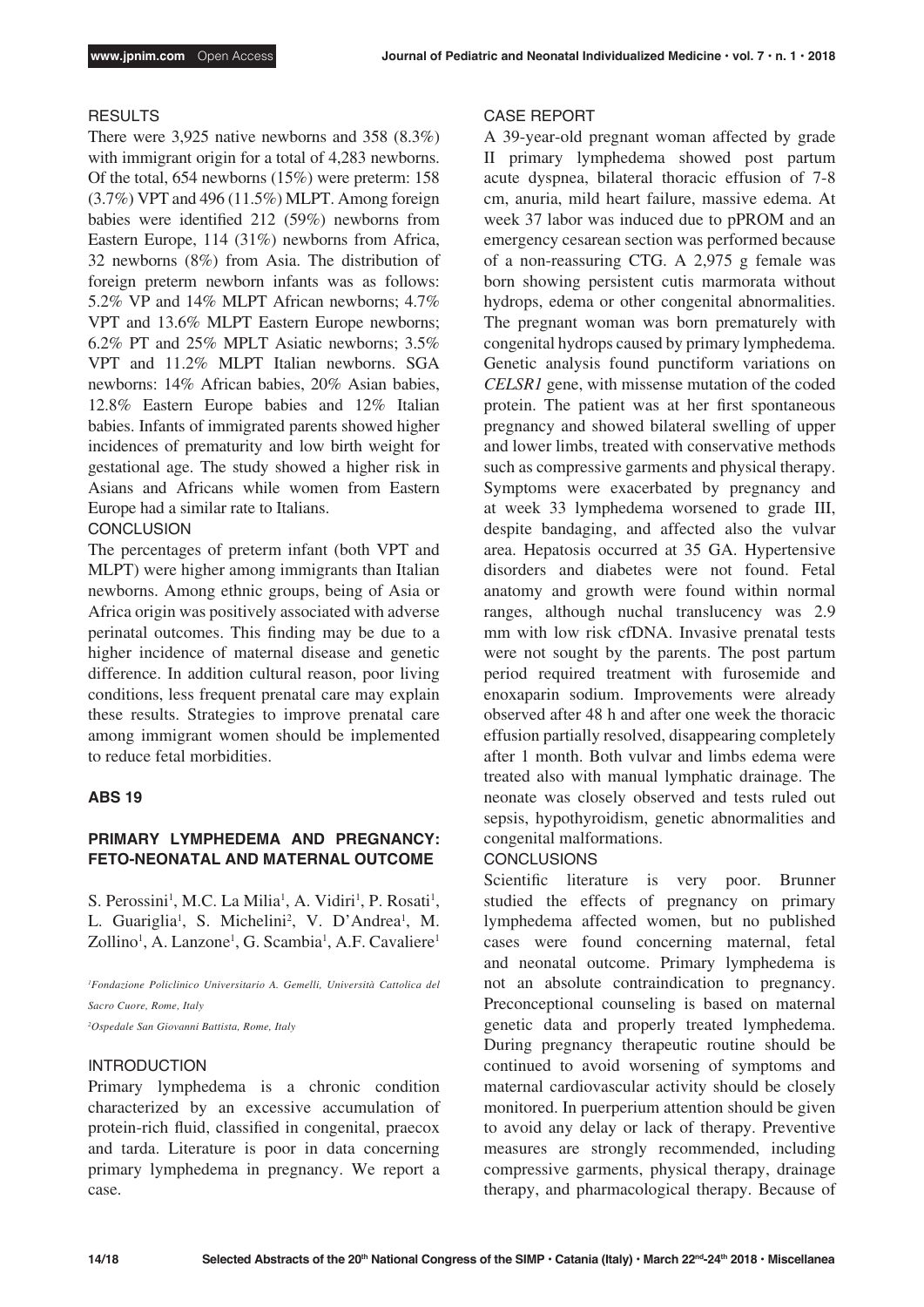the increased risks, it is suggested to perform fetal nuchal translucency, advanced ultrasound scans and to offer genetic prenatal diagnosis. This is the first case published and others study are needed.

#### **ABS 20**

# **A CASE REPORT OF ISOLATED PLACENTAL MESENCHYMAL DYSPLASIA WITH NORMAL FETAL GROWTH**

M. Pellegrino<sup>1</sup>, A. Turri<sup>1</sup>, G. Pavone<sup>1</sup>, S. Faiola<sup>1</sup>, T. Izzo<sup>1</sup>, E. Cattaneo<sup>2</sup>, L. Spaccini<sup>2</sup>, M.M. Lanna<sup>1</sup>, M.A. Rustico<sup>1</sup>

*1 Fetal Therapy Unit "U. Nicolini", Vittore Buzzi Children's Hospital, University of Milan, Milan, Italy*

*2 Clinical Genetic Unit – Fetal Therapy Unit "U. Nicolini", Vittore Buzzi Children's Hospital, University of Milan, Milan, Italy*

## INTRODUCTION

Placental mesenchymal dysplasia (PMD) is a rare vascular anomaly of the placenta with estimated incidence of 0.02%, characterized by placentomegaly and vesicular appearance. PMD is often associated with intrauterine growth restriction (IUGR, 48%), Beckwith Wiedemann syndrome (BWS, 15%), intrauterine fetal death (IUFD, 12%) and female gender.

#### CASE REPORT

We report a case of a 40-year-old patient, gravida 3, para 2, who was referred to our Centre at 17 weeks of gestation for a suspicion of partial mole. We performed ultrasonographic evaluation of fetal growth and anatomy, maternal-fetal Doppler velocimetry that were normal. A placentomegaly, and vesicular appearance of a part of the placenta were found. It was postulated the hypothesis of a pregnancy initiated as twins DZ, and that a fertilization hesitated in complete hydatidiform mole and the other in a normal twin. An amniocentesis for fetal karyotype and dosage of maternal β-human chorionic gonadotropin (β-HCG) and α-fetoprotein (α-FP) levels was performed. Serial fetal evaluation revealed regular growth, normal anatomy and normal Doppler velocimetry of umbilical artery and uterine artery. Fetal karyotype was normal (46,XX), β-HCG and α-FP levels were normal. The patient was admitted at 36 weeks for premature rupture of membrane. She progressed to a cesarean section delivery of a 2,340 g female neonate in breech presentation. The placenta was sent to pathology and genetics for examination. The results were normal karyotype (46,XX) and histological diagnosis of mesenchymal dysplasia was made. An indication was given to neonatal genetic analysis for BWS and abdomen ultrasound: the first was negative, the second revealed the presence of two liver lesions, which were studied with computed tomography scan. These lesions were surgically removed with histological diagnosis of infantile hemangioendothelioma. Perinatal identification of PMD should include a differential diagnosis of partial hydatidiform mole, complete hydatidiform mole and recurrent hydatidiform mole. PMD differs from the partial mole because it does not show proliferation of the trophoblast.

#### **CONCLUSIONS**

The increased frequency of PMD in BWS and in the female sex has led to the hypothesis that the genes involved (*VEGF-D* and *IGF-2*) can be related to the BWS complex (11p15.5) or to the X chromosome. Etiology is still unknown, while association with IUGR and IUFD is high. In presence of pathological placenta and regular ultrasound parameters it is necessary to acquire the karyotype and exclude the BWS, to sonographically monitor the pregnancy, and to report the possible association with childhood cancers.

#### **ABS 21**

# **PRENATAL DIAGNOSIS OF A CASE OF DYSSEGMENTAL DYSPLASIA**

G. Pavone<sup>1</sup>, A. Turri<sup>1</sup>, M. Pellegrino<sup>1</sup>, T. Izzo<sup>1</sup>, S. Faiola<sup>1</sup>, L. Spaccini<sup>2</sup>, E. Cattaneo<sup>2</sup>, M.M. Lanna<sup>1</sup>, M.A. Rustico<sup>1</sup>

*1 Fetal Therapy Unit "U. Nicolini", Vittore Buzzi Children's Hospital, University of Milan, Milan, Italy*

*2 Clinical Genetic Unit – Fetal Therapy Unit "U. Nicolini", Vittore Buzzi Children's Hospital, University of Milano, Milan, Italy*

#### INTRODUCTION

Dyssegmental dysplasia (DD) is a rare autosomal recessive condition first reported in 1969 by Silverman. Two forms of the condition have been identified: the severe DD, Silverman-Handmaker (DD-SH) type and the milder DD, Rolland-Desbuquois (DD-RD) type. Prenatal Diagnosis of these conditions has been rarely reported.

#### CASE REPORT

A 23-year-old, gravida 1, from North Africa was referred to our unit for a genetic counselling as a consequence of consanguinity. Since there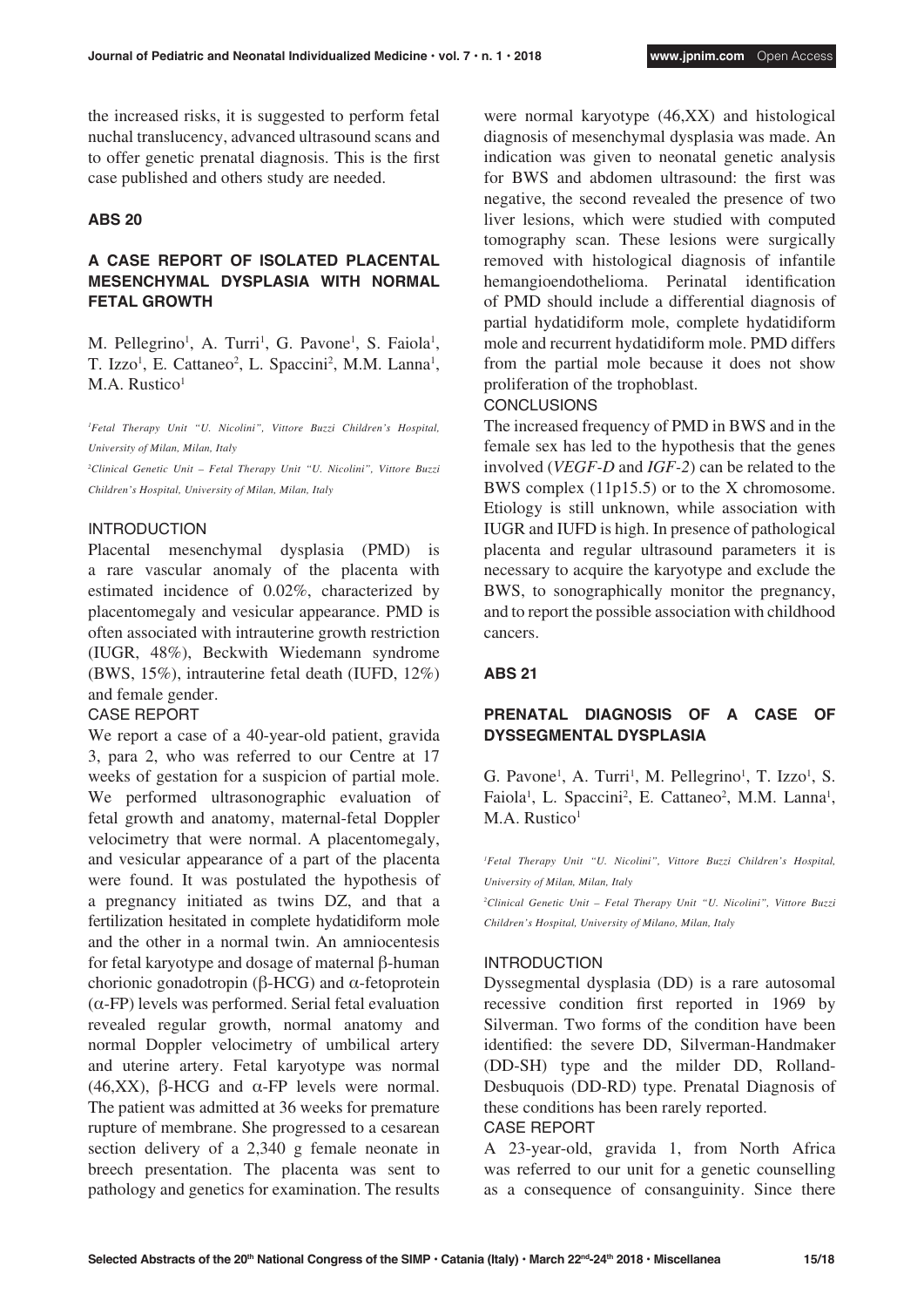were not other identified risk factors she was referred for an ultrasound screening at 20 weeks. The ultrasound scan performed showed multiple vertebral segmentation abnormalities, markedly shortened bowed long bones, a small fetal chest with short ribs, microretrognathia (jaw-index 23%), all findings consistent with lethal skeletal dysplasia. An amniocentesis was performed to obtain FISH, karyotype, array CGH analysis that were normal and to storage fetal DNA. The couple has been informed, also with a genetic consultation, regarding the poor prognosis and decided to terminate the pregnancy at 21 weeks. Post Mortem X-ray and computed tomography scan showed poorly ossified and short head bones and iliac bodies, poorly ossified lumbar and chest vertebral bodies, which were irregular in size and shape and absence of cervical vertebral bodies. The chest was small with horizontally oriented ribs. The long bones were markedly shortened with dumbbell shape. All these findings are consistent with a particular and severe skeletal dysplasia: DD. On the DNA stored molecular genetics analysis of the heparan sulphate perlecan gene 2 (*HSPG2*) gene showed a new variant, c.[3888+1G>A], p [?], detected in homozygosity that confirmed the suspicious of DD-SH type. The same variant was detected in heterozygosity in the *HSPG2* gene of both parents.

## CONCLUSIONS

These short-limbed skeletal dysplasias are characterized by the differences in the size and in the shape of the vertebral bodies resulting in disorganization of the axial spine. The SH subtype is an autosomal recessive caused by mutations in *HSPG2*. This gene encodes the perlecan protein, abnormalities of which lead to disordered signaling and abnormal cartilage development. The combination of fetal ultrasound and molecular analysis can help in making a diagnosis in a family with no known history of the condition. In view of the autosomal recessive mode of inheritance, the parents are at a one in four risk of recurrence for any further offspring. DD is diagnosable antenatally by ultrasonic recognition of the severe vertebral changes possibly as early as the first trimester Surveillance of future pregnancies using this technique and chorionic villi sample has been offered to the parents.

#### **ABS 22**

# **WEIGHT DISCORDANCE AND PERINATAL MORBIDITY IN TWINS: A SYSTEMATIC REVIEW AND META-ANALYSIS**

# D. Di Mascio<sup>1</sup>, R. Brunelli<sup>1</sup>, D. Buca<sup>2</sup>, M. Liberati<sup>2</sup>, P. Benedetti Panici<sup>1</sup>, F. D'Antonio<sup>3</sup>

*1 Department of Gynecological-Obstetric Sciences and Urological Sciences, University of Rome "Sapienza", Umberto I Hospital, Rome, Italy 2 Department of Obstetrics and Gynaecology, University of Chieti, Italy 3 Department of Clinical Medicine, Faculty of Health Sciences, UiT – The Arctic University of Norway and Department of Obstetrics and Gynaecology, University Hospital of Northern Norway, Tromsø, Norway*

## INTRODUCTION

Birth weight (BW) discordance is one of the major issues of perinatal outcome in twin pregnancies, regardless of chorionicity. Recently, both dichorionic (DC) and monochorionic (MC) twin pregnancies, discordant for fetal growth, have been reported to be at higher risk of intrauterine death (IUD). The aim of this study was to evaluate the relationship between BW discordance and perinatal morbidity in twin pregnancies.

#### METHODS

Medline, Embase, Cinahl and Clinicaltrials.gov databases were searched. Only studies reporting the occurrence of morbidity in twin pregnancies affected compared to those not affected by BW discordance were included. The analysis was stratified according to different types of morbidity (respiratory, neurological, infectious, admission to neonatal intensive care unit and necrotizing enterocolitis). Furthermore, a composite score including the occurrence of at least one of the observed outcome in twins affected compared to those not affected by BW discordance was computed. The weight discordance cut-offs considered were  $\geq 15\%$ ,  $\geq 20\%$ ,  $\geq 25\%$ ,  $\geq 30\%$ . Metaanalyses using individual data random-effect logistic regression and meta-analyses of proportion were used to analyze the data.

#### RESULTS

Twenty-two studies including 8,932 twin pregnancies were included. Overall twins with BW discordance ≥ 20% had an increased risk of morbidity (OR: 1.80; 95% CI 1.5-2.2). Growth discordant twins had an increased risk of severe neurological morbidity (OR: 2.0; 95% CI 1.9-2.3), and the overall risk of morbidity was higher, compared to those with less degree of growth discrepancy (OR: 2.4; 95% CI 1.9-3.1). Twins with BW discordance ≥ 25% had an increased risk of severe neurological morbidity (OR: 2.4; 95% CI 1.3-2.7), pH < 7.2 (OR: 2.2; 95% CI 1.8-3.4), admission to NICU (OR: 2.9; 95% CI 2.0-3.8), but not respiratory morbidity ( $p =$ 0.629), NEC ( $p = 0.827$ ) and infectious morbidity  $(p = 0.243)$ .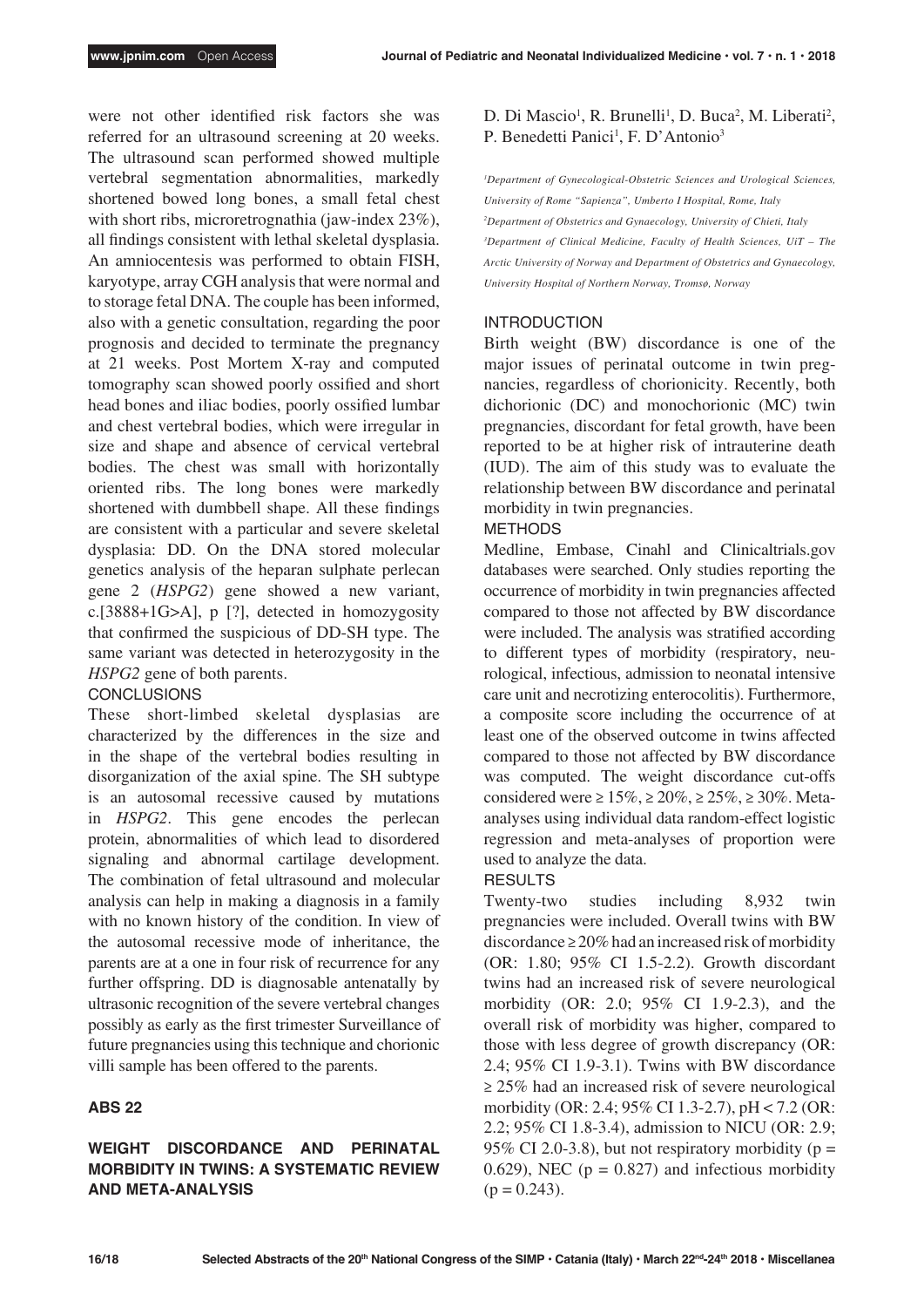BW discordance is associated with perinatal morbidity in twin pregnancies. The strength of association between BW discordance and morbidity in twins increases with increasing the cut-off of discordance and it is mainly related to neurological events and abnormal acid-base status.

## **ABS 23**

# **A SINGLE CENTRE OBSERVATIONAL STUDY ON INTRAHEPATIC CHOLESTASIS OF PREG-NANCY: SHORT AND LONG TERM OUTCOMES**

M.F. Di Pasquale<sup>1</sup>, A. Gioffrè<sup>1</sup>, A. Giacobbe<sup>1</sup>, C. Saitta<sup>2</sup>, R. Grasso<sup>1</sup>, E. Piccione<sup>1</sup>, M. Parasporo<sup>1</sup>, O. Triolo<sup>1</sup>, G. Raimondo<sup>2</sup>, R. Granese<sup>1</sup>

*1 Obstetrics and Gynecology Unit, Department of Human Pathology in Adulthood and Childhood "G. Barresi", University Hospital "G. Martino", Messina, Italy*

*2 Division of Clinical and Molecular Hepatology, Department of Clinical and Experimental Medicine, University Hospital "G. Martino", Messina, Italy*

#### INTRODUCTION

Intrahepatic cholestasis (IC) is the most frequent liver disorders of pregnancy, characterized by maternal pruritus and elevated serum bile acid levels. It is often associated with other signs of hepatic dysfunction. The primary objective of our study was to determine the incidence and the maternal and fetal outcomes in the short- and longterm follow up.

#### METHODS

A retrospective observational study was conducted at the Obstetrics and Gynecology Unit of the University Hospital "G. Martino" of Messina, in the period between January 1, 2010 and December 31, 2016. All pregnant women with a diagnosis of IC were included. As a standard protocol, all admitted patients signed an informed consent for data collection for research purposes. The study was approved by the local ethics committee. Data of women with a physiological pregnancy, who gave birth in the same period, were collected for a control group. All the patients with IC included in the study were contacted and a clinical revaluation was proposed at the Hepatology Unit (ultrasound and elastographic examination of the liver) in order to exclude hepatic diseases.

#### RESULTS

During the study period, 8,179 patients delivered at the Gynecology and Obstetrics Unit. Fifty patients were admitted with a diagnosis of IC (0.61%) and were included in the study. The trend was mostly constant. Only two patients (4%) referred an episode of cholestasis in the previous pregnancy. The age was significantly higher in the group of patients with IC  $(p = 0.001)$ . These women were also more affected by Hashimoto's thyroiditis and thrombophilia ( $p =$ 0.064) and reported a significantly increased risk of gestational hypertension ( $p = 0.009$ ). Moreover, pregnant women with IC, compared to the control group, showed an increased risk of preterm births (> 32 weeks), a neonatal weight significantly lower ( $p = 0.018$ ) but without serious pathology in the neonatal outcome. The therapy significantly decreased pruritus, GOT and GPT values. Pregnant women had a physiological course of puerperium, except one case of HELLP Syndrome. All the patients, revaluated in the long-term follow up (range 2-7 years), did not report hepatic alterations. **CONCLUSIONS** 

Our data show a benign evolution of pregnancy and puerperium in the women affected by IC, probably linked to an early diagnosis and administration of therapy. It is necessary to offer a timely diagnostic and therapeutic approach to reduce adverse events at birth and prevent long-term complication in the mother.

## **ABS 24**

# **MYO-INOSITOL SUPPLEMENTATION TO PRE-VENT GESTATIONAL DIABETES AND EFFECT ON BIOELECTRICAL IMPEDANCE ANALYSIS IN OVERWEIGHT NON-OBESE WOMEN: A RANDOMIZED PLACEBO-CONTROLLED TRIAL**

S.G. Vitale, F. Corrado, R. D'Anna

*Obstetrics and Gynecology Unit, Department of Human Pathology in Adulthood and Childhood "Gaetano Barresi", University of Messina, Messina, Italy*

#### INTRODUCTION

Maternal body composition undergoes deep adaptive changes during pregnancy, especially in many pathological conditions, such as gestational diabetes mellitus (GDM). This study aims to evaluate whether myo-inositol supplementation may change body composition and may reduce incidence of GDM in overweight non-obese women.

#### METHODS

This is an interim analysis of randomized placebocontrolled trial. Women were randomly assigned